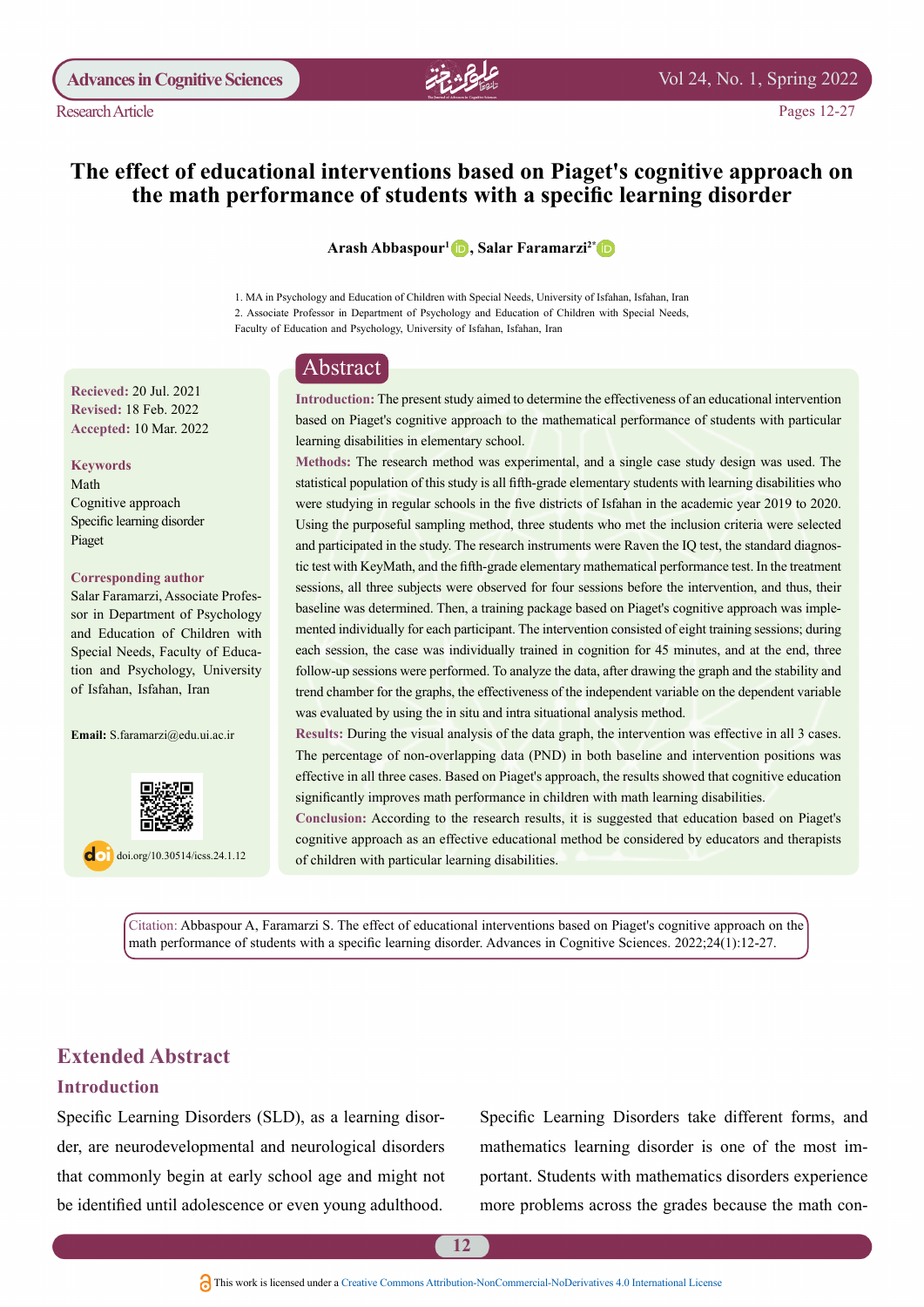tent is usually the basis for the next one. Therefore, an early educational intervention that takes into account students' weaknesses and improves their performance seems necessary.

dren's mathematics performance with learning disorders. Also, various studies were conducted to improve chil-Different approaches and methods were used, among which this study might refer to the cognitive approach and Piaget's teaching method. Piaget's work on children's cognitive development, primarily quantitative concepts in education, has attracted much attention and focuses on the developmental stages of children's cognition. That study on young children's quantitative development has provided math educators with essential insights into how children learn math concepts and ideas.

According to the research literature, the question is whether education based on Piaget's method can improve the mathematical performance of students with SLD. ent study can inspire the subsequent ones. Therefore, the Since the research on this topic is still scanty, the presmost critical issue is whether the educational intervention based on Piaget's cognitive approach effectively affects elementary-school students with specific learning disor-<br>ders in mathematics.

### **Methods**

The present study is a single-case experimental with an ABA design. A single-case study, sometimes called a single-subject or a time-series study involves intensive research on a limited number of individuals considered tion of this study comprised all the fifth-grade elemen-<br>tary-school students with specific learning disorders in individually or as a single group. The statistical population of this study comprised all the fifth-grade elemenindividually or as a single group. The statistical populamathematics who were studying in the regular schools of the six education districts of Isfahan in the academic year of 2019-2020. The participants were selected by pur-<br>posive sampling. This sampling aims to select subjects posive sampling. This sampling aims to select subjects The educational package was developed attribution Commercial-NoDerivatives 4.0 International Licensed Creative Supply and This work is licensed under a Creative Common

which provide a deep understanding of the subject matter for the researcher. For this purpose, students who were matics were initially identified by interviewing teachers. predicted to have a specific learning disorder in mathe-Then, the KeyMath Diagnostic Test was administered for a more accurate diagnosis, and finally, three students sion criteria were being a fifth-grade elementary school who met the inclusion criteria were selected. The inclustudent, average or above-average intelligence confirmed by Raven's Progressive Matrices (children's form), no visual or auditory impairment, no emotional-behavioral chiatrist, poor performance in Iran KeyMath Diagnostic disturbance confirmed by a clinical psychologist and psy-Test, and having no other comorbid disorders.

The exclusion criteria were the absence of more than two vention period, and problems and disorders that affect the sessions, suffering a particular disease during the interintervention process. The data were collected by Raven's Progressive Matrices (children's form), Iran KeyMath Diagnostic Test, and informal math tests.

The three students were evaluated four times before the intervention, and the Iran KeyMath Diagnostic Test and informal math tests were administered. During these four lines were determined. After the four baseline sessions. prove students' math performance. Therefore, the baseevaluation phases, no intervention was conducted to im-Piaget's cognitive approach training package was taught sisted of eight training sessions, one session per week, individually to each participant. The intervention conduring which the participants received cognition training individually for 45 minutes, and each of them answered the informal test of mathematical performance. One month after the end of the eight sessions of educational sions, each session two weeks apart. The informal math interventions, students were followed up for three sestests were administered at the follow-up sessions.

The educational package was developed based on the di-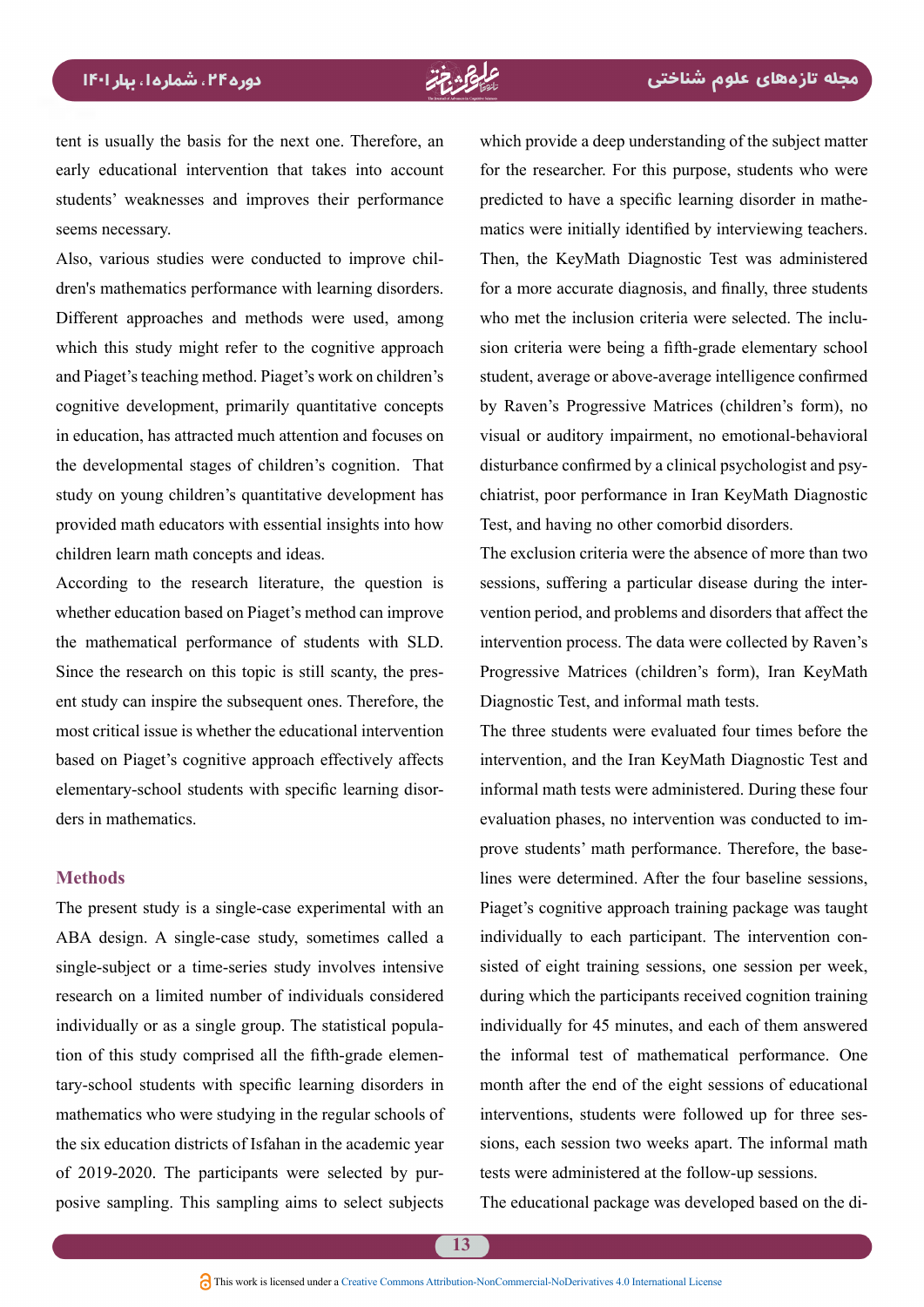agnostic and learning activities in mathematics for chil-<br>dren-book written by Copeland and translated by Karimi and related articles and sources. Experts confirmed the cial activities for working with children were included content and face validity of the package. Thirty-two spein the educational package. These activities are grouped tion, and measurement. Children's grouping in different into four main areas: space, number, logical classificaage groups (age levels) varies according to how they function in each activity.

#### **Results**

mances in the intervention sessions, reviewing the data of Based on the general diagram of the participants' perforthe three students showed that the average mathematical tervention goal). In addition, the follow-up mean  $(16.7)$ pared to the baseline  $(11.6)$  (in the direction of the inperformance in the intervention  $(14.8)$  increased comrection of the intervention). Also, the PND means between increased compared to the intervention  $(14.8)$  (in the didicated the effectiveness of the educational intervention tween follow-up and intervention. Thus, the results inthe intervention and baseline was  $100\%$ , and  $33.33\%$  bebased on Piaget's cognitive approach to the mathematical performance of elementary-school students with specific cant effect of the intervention, compared to the baseline learning disabilities. These results revealed the signifiand a decrease in the effectiveness of the intervention in the follow-up phase, compared to the intervention phase.

#### **Conclusion**

The results of data graph analysis revealed that cognitive education based on Piaget's approach significantly improved the mathematical performance of students with ed directly in line with the present study, the findings of math learning disorders. Although no study was conductthis study are consistent with the previous studies. It is

worth noting that low generalizability is one of the limitations of this study. Though single-case studies have more generalizability than single-subject ones, there will still be the problem of generalizing the results due to the small sample size. Given that students with specific learning ings of this study can pave the way for further research disorders in mathematics need special training, the findand guide educators, teachers, and therapists in the field of specific learning disorders in mathematics.

### **Ethical Considerations**

#### **Compliance with ethical guidelines**

In order to comply with the principles of research ethics, the purpose of the study was carefully explained to all participants, and they were assured that their information ymous. Besides, the participants signed the informed would be kept confidential and the study would be anonconsent form and had the right to leave the study at any time. This research met guidelines for ethical conduct and report of research.

#### **contributions' Authors**

Arash Abbaspour (first author) participated in the study's design, data collection, data analysis, and manuscript preparation; Salar Faramarzi (second and corresponding author) was involved in the article writing, review, and correction the article. Both authors read and approved the final version of the article.

#### **Funding**

This research did not receive any specific grant from it sector. This research was extracted from the Master's funding agencies in the public, commercial, or non-profulty of Education and Psychology, University of Isfahan, ogy and Education of Children with Special Needs, Fac-Thesis of the first author in the Department of Psychol-Isfahan, Iran.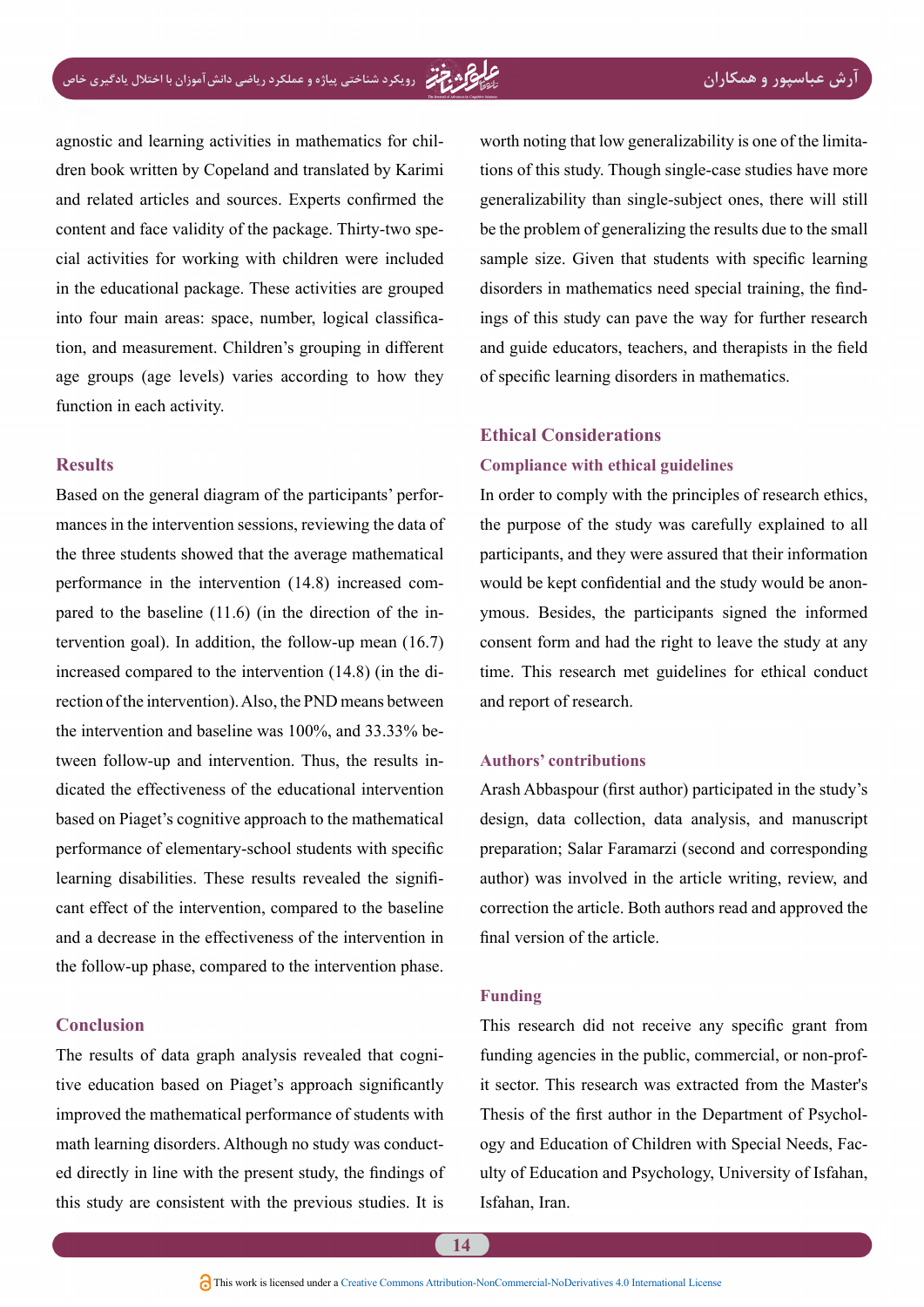### **Acknowledgments**

The author is grateful to all participants and those who facilitated the implementation of the research.

### **Conflict of interest**

The author declared no conflict of interest.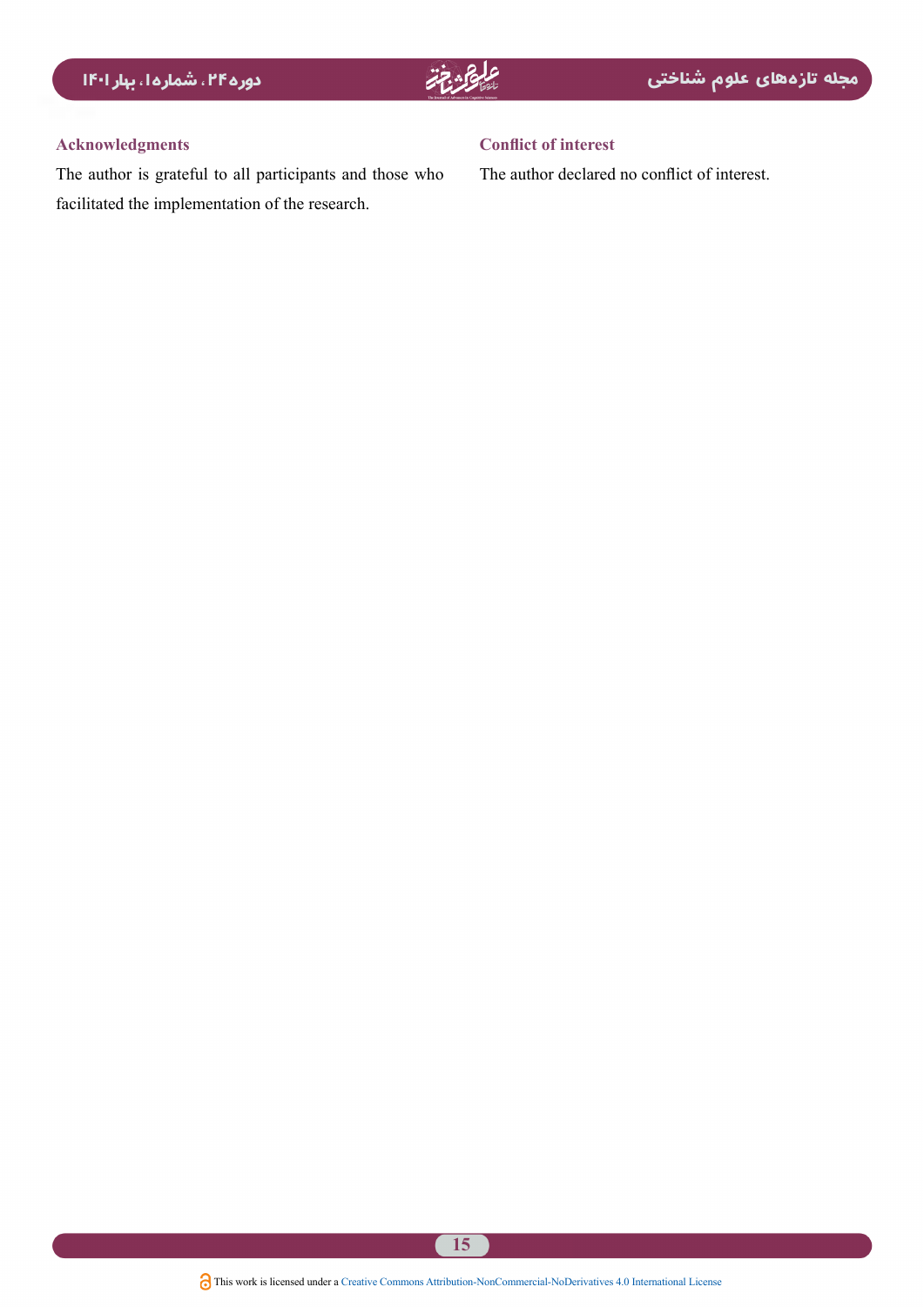مجله تازههای علوم شناختی

مقاله پژوهشی

# **تاثیر مداخالت آموزشی مبتنی بر رویکرد شناختی پیاژه بر عملکرد ریاضی دانشآموزان با اختالل یادگیری خاص**

**2[\\*](https://orcid.org/0000-0003-4390-0749) [1 ،](http://orcid.org/0000-0003-3016-3217) ساالر فرامرزی آرش عباسپور**

.1 کارشناس ارشد روانشناسی و آموزش کودکان استثنایی، دانشگاه اصفهان، اصفهان، ایران .2 دانشیار گروه روانشناسي و آموزش کودکان با نيازهاي خاص، دانشکده علوم تربيتي و روانشناسي، دانشگاه اصفهان، ایران

چکیده

**دریافت: 1400/4/29 اصالح نهایی: 1400/11/29 پذیرش: 1400/12/19**

> **واژههای کلیدی** ریاضی رویکرد شناختی اختالل یادگیری خاص پیاژه

#### **نویسنده مسئول**

ساالر فرامرزی، دانشیار گروه روانشناسي و آموزش کودکان با نيازهاي خاص، دانشکده علوم تربيتي و روانشناسي، دانشگاه اصفهان، ایران  $S$ .faramarzi@edu.ui.ac.ir **:** 



 $\log$  doi.org/10.30514/icss.24.1.12

ریاضی دانشآموزان با اختالل یادگیری خاص در دوره ابتدایی انجام گرفت. **روش کار:** روش پژوهش آزمایشی و از طرح مطالعه مورد منفرد )ABA)، بود. به این منظور از بین کلیه دانشآموزان پایه پنجم ابتدایی با اختالل یادگیری خاص در ریاضی در شهر اصفهان در سال تحصیلی ۱۳۹8-۱۳۹9 تعداد ۳ نفر که مالکهای ورود به پژوهش را دارا بودند به صورت هدفمند انتخاب و در پژوهش شرکت داده شدند. برای جمعآوری اطالعات از ماتریسهای پیش رونده ریون (فرم رنگی)، آزمون تشخیصی استاندارد KeyMath و آزمون غیر رسمی عملکرد ریاضی پایه پنجم استفاده شد. برای تجزیه و تحلیل دادهها، پس از رسم نمودار و محفظه ثبات و روند برای نمودارها، با کاربرد روش تحلیل درونموقعیتی و بین موقعیتی، اثربخشی متغیر مستقل بر وابسته بررسی شد. **یافتهها:** طی تحلیل دیداری نمودار دادهها، مداخله در هر سه آزمودنی اثربخش بوده است. درصد دادههای غیر همپوش در دو موقعیت خط پایه و مداخله در هر سه آزمودنی مؤثر بود. نتایج نشان داد آموزش شناختی مبتنی بر رویکرد پیاژه به طور قابل توجهی موجب بهبود عملکرد ریاضی در کودکان با اختالل یادگیری خاص در ریاضی میشود. **نتیجهگیری:** با توجه به نتایج پژوهش پیشنهاد میشود که آموزش مبتنی بر رویکرد شناختی پیاژه به عنوان یک روش

**مقدمه:** پژوهش حاضر با هدف تعیین میزان اثربخشی مداخالت آموزشی مبتنی بر رویکرد شناختی پیاژه بر عملکرد

آموزشی مؤثر مورد توجه مربیان و درمانگران کودکان با اختالل یادگیری خاص قرار گیرد.

#### **مقدمه**

اختلال یادگیری خاص (Specific learning disorder) به عنوان ناتوانی یادگیری، بیانگر یک اختالل عصبی\_رشدی و عصبشناختی است که معموال در اوایل سنین مدرسه شروع میشود و ممکن است تا نوجوانی یا حتی جوانی مشخص نشود. بر اساس معیارهای تشخیصی -5DSM اختالل یادگیری خاص با سه نوع مشکالت مداوم در توانایی یادگیری، در ارتباط با یکی از سه حوزه اصلی خواندن، نوشتن و ریاضی

مشخص میشود که شکست در رشد این مهارتها، منطبق با نتایج مورد انتظار برای آن دوره سنی کودکان نمیباشد [\)۱\(](#page-14-0). همچنين اين اختالل در بر دارنده نقص در مهارتهای تحصیل عمومی است که در زمینههای خواندن، ریاضیات و بیان نوشتاری آشکار شده و مشکل قابل توجهی در زمینه پیشرفت تحصیلی، عملکرد شغلی و یا فعالیتهای روزمره زندگی برای فرد ایجاد میکند )[۲\(](#page-14-1)، و متخصصان و صاحب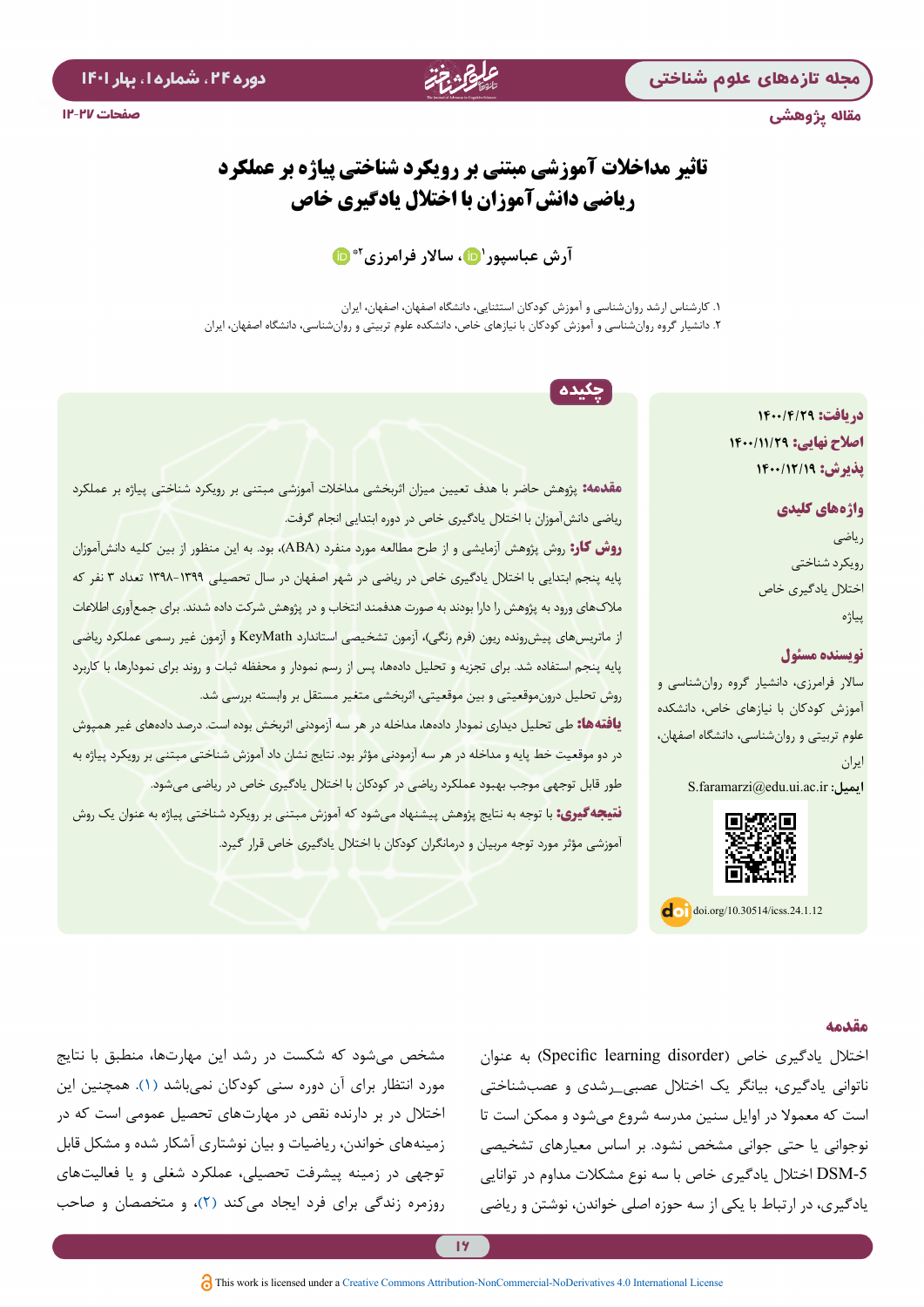نظران تعلیم و تربیت بر این باورند که این گونه از دانشآموزان، عليرغم برخورداری از هوش طبیعي یا حتي باالتر از آن و دارا بودن حواس بینایي و شنوایي سالم، قادر به فراگیری مطالب آموزشي و مفاهیم ویژه یادگیری نیستند [\)۳\(](#page-14-2).

از میان اختاللهای یادگیری خاص، اختالل ریاضي یکي از بحث برانگیزترین مسائل است، به طوری که Lerner، معتقد است یکي از عمدهترین مشکالتي که دانشآموزان با اختالل یادگیری با آن روبرو هستند ناتواني در یادگیری مفاهیم ریاضي است [\)۴\(](#page-14-3)، و به تاخیر بدون دلیل و معنادار در توانایی حساب مربوط میشود [\)۵\(](#page-14-4)، و دربرگیرنده ۴ گروه نقص است: نقص در درک اعداد، به یاد سپاری حقایق ریاضی، محاسبات صریح یا صحیح، استدالل صحیح ریاضی [\)۶](#page-14-5)(.

کودکان مبتال به اختالل یادگیری ریاضی کودکانی هستند که در یادگیری مهارتهای ریاضی از شناخت اعداد گرفته تا عملیات ریاضی و مسائل مربوط به ادراک فضایی و حل مسئله نقص جدی دارند. آنها توانایی یادگیری را دارند ولی به صورت متفاوتی یاد میگیرند. این افراد نیاز به راهکارهایی دارند که امکان استفاده از تواناییهایشان را هموار سازد و ضعف و اختالل آنها را جبران کند [\)۷\(](#page-14-6).

با توجه به این که عملکرد ضعیف تحصیلي، در دروسي مثل ریاضي ً ریشه در اختالل یادگیری خاص دارد، اندیشمندان حوزه قاعدتا یادگیری به دنبال روشهایي جهت کاهش مشکالت دانشآموزان هستند و از آنجایي که روشهای مختلفي جهت بهبود عملکرد کودکان دارای نقص یادگیری تدوین گردیده است، انتخاب روشي که ضمن اثربخشي باال بتواند مشکالت مرتبط با یادگیری دروس خاص را بهبود بخشیده و ماندگاری باالتری داشته باشد، حائز اهمیت بسیار است )[۸](#page-14-7)(. دانشآموزانی که مشکالت ریاضی دارند، در سالهای بعدی پسرفت بیشتری را نشان میدهند )[۹](#page-14-8)(. این مسئله قابل تامل است؛ چرا که مطالب ریاضی هر پایه معموال زیربنای مفاهیم پایه بعدی تحصیلی هستند. تعداد قابل توجهی از دانشآموزان عملکرد تحصیلی ضعیفی در زمینه ریاضیات نشان میدهند که میتواند پیشبینیکننده عملکرد ضعیف ریاضی آنها در سالهای بعدی تحصیلیشان باشد. بنابراین یک مداخله زودهنگام که ضعفهای دانشآموزان را هدف گرفته و بهبود عملکرد آنها را فراهم نماید، ضروری به نظر میرسد. از طرفی تاکنون پژوهشهایی در زمينه اختاللهای یادگیری خاص در ریاضي انجام شده است و از آن جمله میتوان به پژوهش غباری بناب و همکاران اشاره کرد که نتيجه گرفتند آموزش فهم عدد، مشکالت ریاضی مربوط به فهم عدد دانشآموزان را کاهش میدهد و آموزش فهم عدد موجب باالرفتن نمرات ریاضی دانشآموزان در فهم و عملیات ریاضی شده است

)[۱۰\(](#page-14-9). همچنین احمدی و عبدالملکی، به بررسی تاثیر آموزش مبتنی بر دیدگاه پیاژه بر میزان دانش، مهارت و نگرش دانشآموزان پایه پنجم ابتدایی در درس علوم تجربی پرداخته و به این نتیجه رسیدند که گروه آزمایشی تحت آموزش دیدگاه پیاژه نسبت به گروه گواه، در زمینه پیشرفت تحصیلی در درس علوم و میزان دانش، مهارتها و نگرشهای کسب شده، عملکرد بهتری داشتند [\)۱۱](#page-14-10)(. در پژوهش دیگری Maurya و Khan، در بررسی تأثیر رویکرد شناختی پیاژه بر عملکرد کودکان طیف اوتیسم، به این نتیجه رسیدند که این کودکان اغلب مشکالتی در مهارتهای شناختی مربوط به درک، فهمیدن، تحلیل، ترکیب، ارزیابی و تمایز بین دو شیء دارند و پس از مداخله آموزشی با رویکرد پیاژه که در ۲۴ جلسه ۳۰ دقیقهای به مدت یک ماه انجام شد، کودکان در مهارتهای شناختی عملکردشان بهبود یافت )[۱۲](#page-14-11)(. ضمن این که Domingo و همکاران، در پژوهشی برای دستیابی به مهارتهای شناختی ریاضیات با استفاده از هفت مرحله شناختی پیاژه همچون »طبقهبندی، ردیف کردن، ضرب، تقسیم، تفکر نسبی، تفکر احتمالی و تفکر همبستگی«، به این نتیجه رسیدند که، آموزش شناختی در این زمینهها باعث بهبود توانایی حل مسئله و تفکر انتقادی میگردد )[۱۳\(](#page-14-12). در همین راستا Ojose نیز در پژوهشی، با به کارگیری نظریه رشد شناختی پیاژه، آموزش ریاضی به کودکان را در طی مراحل رشدی حسی\_حرکتی، پیش عملیاتی، عملیات عینی و عملیات انتزاعی بررسی کرد و به این نتیجه رسید که شناخت مراحل رشدی پیاژه به معلمان کمک میکند تا درک بهتری از رشد شناختی بچهها پیدا نموده و فعالیتهای متناسب با آنها را تدارک ببینند، تا دانشآموزان نیز خودشان در یادگیری فعال باشند )[۱۴\(](#page-15-0). همچنین Khalil و Haq Ul، هم در پژوهشی با عنوان فرآیندهای مفهومی با ابزارهای تفکر ریاضی مبتنی بر نظریه رشد شناختی پیاژه، به این نتیجه رسیدند که تفکر ریاضی میتواند یک رویه ذهنی باشد و یادگیری مفهومی برای فعالسازی و قانونمند کردن تفکر در مدارس مهم است. پیاژه این فرآیند یادگیری مفهومی را در چهار مرحله مجزا توصیف میکند که با گذر زمان از بین میرود )[۱۵](#page-15-1)(. در ریاضیات، مفهوم رشد یک فرآیند بلند مدت، مستقل از سن و پیشرفت در مراحل است و هر مرحله مستلزم تفکر ریاضی مناسب است که تصاویر مختلفی از مفهوم مرتبط را تداعی میکند و معلمان ریاضی با استفاده از مراحل فکری پیاژه در آموزش خود و ادغام رفتار تفکر ریاضی همراه با تغییر محتوا میتوانند به دانشآموزان کمک کنند. ضمن این که Supratman، نیز تأثیر آموزش مبتنی بر نظریه رشد شناختی پیاژه، بر رشد تفکر خلاق (Creative thinking) را بررسی و نتیجه میگیرد که ساختار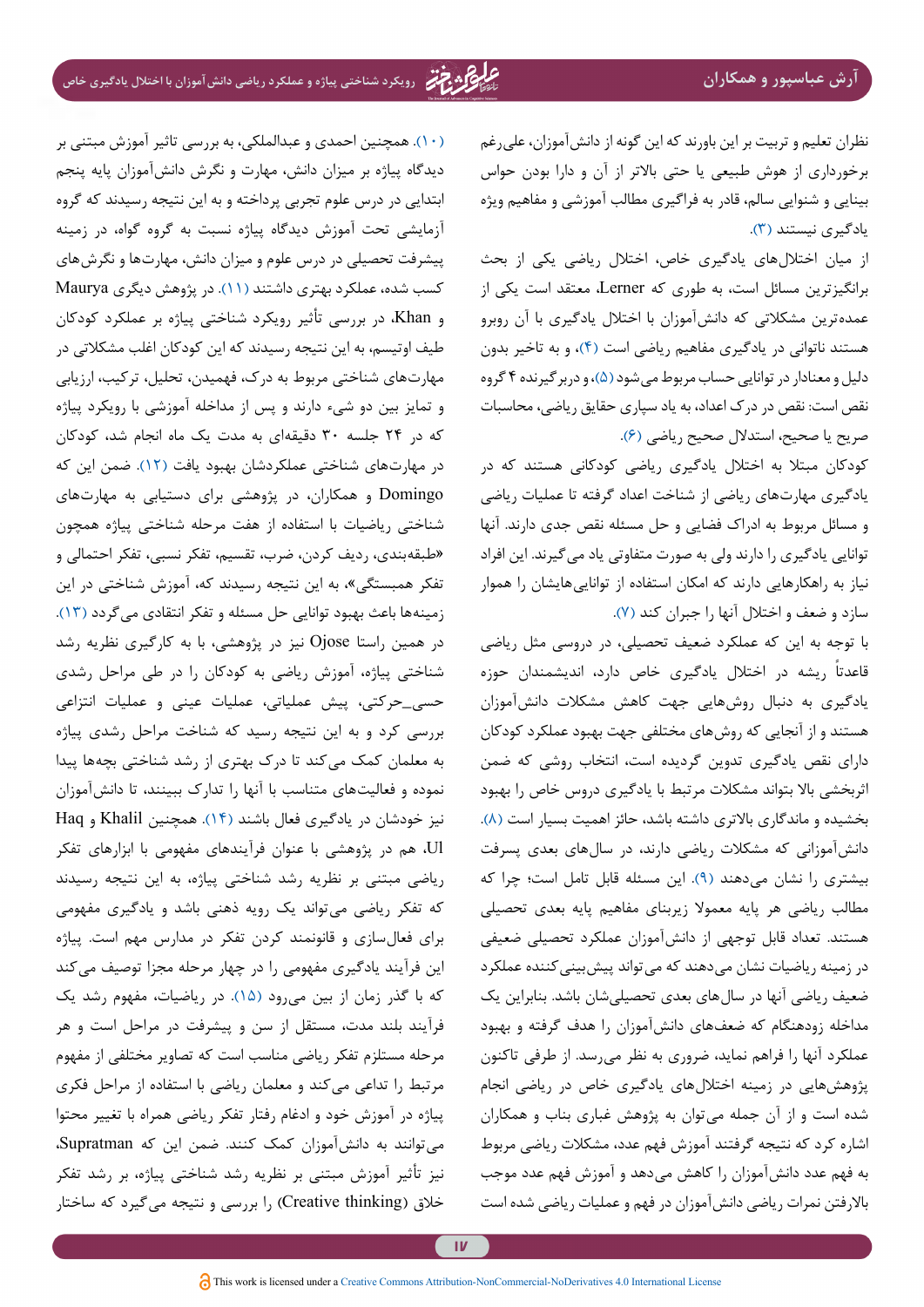شناختی دانشآموزان در زمان تفکر خالق با نظریه رشد شناختی پیاژه ارتباط نزدیک دارد [\)۱۶\(](#page-15-2). در این پژوهش به دانشآموزان یک مشکل ریاضی آزاد داده میشد و انتظار میرفت که قادر باشند تا سطح باالی حساسیت، روانی، انعطافپذیری و تفصیل را داشته باشند که به وضوح ساختار شناختی آنها را به نمایش می گذارد. عالوه بر این Gradini، نیز در پژوهشی تحت عنوان آموزش ریاضی بر اساس نظریه پیاژه به این نتیجه رسید که، نظریه رشد شناختی پیاژه یک نظریه جامع در مورد ماهیت و رشد هوش انسانی است که در درجه اول به عنوان نظریه مراحل رشدی شناخته میشود، اما در حقیقت با ماهیت دانش و این که چگونه انسانها به تدریج آن را به دست میآورند، میسازند و از آن استفاده میکنند سر و کار دارد [\)۱۷\(](#page-15-3). عالوه بر این پیاژه ادعا میکند که رشد شناختی در مرکز ارگانیسم انسان قرار دارد و رشد زبان مشروط به رشد شناختی است. این مقاله روش تفکر دانشآموزان در یادگیری ریاضی را نشان میدهد که با توجه به آموزش تفکر ریاضی بر اساس نظریه پیاژه، دانشآموزان عملکرد موثرتری در ریاضی داشتند.

همانطور که اشاره شد یکی از رویکردهای شناختی، روش آموزشی مبتنی بر نظریه پياژه میباشد. کارهای پیاژه بر رشد شناختی کودکان، به ویژه مفاهیم کمی در حوزه آموزش توجه زیادی را به خود جلب کرده است. یکی از کاربردهای مهم این نظریه، تمرکز بر مراحل تحولی شناختی کودکان است. کار او در رشد کمی کودکان، مربیان ریاضی را با بینشهای مهم به این که چگونه کودکان مفاهیم و ایدههای ریاضی را میآموزند، آشنا کرده است )[۱۴](#page-15-0)(. این در حالی است که دانشآموزان با اختالل یادگیری ریاضی نیاز به روشها و برنامههای آموزشی ویژه دارند و آموزش برای دانشآموزان مبتال به ناتوانیهای یادگیری باید در اولویت قرار گیرد و معلمان باید بتوانند راهبردهای آموزشی را به روش قابل انعطاف اجرا کنند [\)۱۸\(](#page-15-4). در همین زمینه Kamii به طور خالصه بیان میدارد که اگر ما صبرکنیم کودکان به سادگی ایدههای ریاضی را رشد میدهند و نشان میدهد یادگیری به رشد وابسته نیست و این موضوع بارزترین نشانه تعهد او نسبت به فرضیه تقدم رشد است [\)۱۹\(](#page-15-7)، همانطور که توسط پیاژه تعریف میشود [\)،۲۰](#page-15-6) [۲۱\(](#page-15-5). برای مثال کودکان بدون هیچ ساختاری قادر به تکرار یک واحد در کالس چهارم هستند، بنابراین وقت گذاشتن برای آموزش چنین تکراری در کالس اول بیفایده است، این در تناقض با شواهدی است که کودکان میتوانند این وظایف را قبل از کالس چهارم درک کنند و بسیاری از این کارها را زودتر یاد میگیرند (۲۲).

پیاژه کودک را به عنوان دانشمندي به تصویر میکشد که احساس خود را از جهان ایجاد میکند و بر اساس مقولههای مفهومی یا طرحوارهها

که در تعامل با محیط رشد مییابد عمل میکند. آگاهی از رابطه بین ایدهها، اشیاء و رویدادها توسط فرآیندهای فعال همگونی درونی، تطابق و تعادل ساخته میشوند )[۲۳](#page-15-9)(. طبق نظریه پیاژه، روشهای مشخصی از فکر کردن که برای یک بزرگسال بسیار ساده است، برای یک کودک ساده نیست )[۲۴\(](#page-15-10). گاهی تنها کاری که برای آموزش یک مفهوم جدید نیاز است، این است که به دانشآموز چند واقعیت اساسی به عنوان پیشزمینه ارائه شود. با این حال، در بعضی مواقع تمام حقایق پیش زمینه در جهان بیفایده هستند. طبق این نظریه برای یادگیری مفاهیم و رشد شناختی کودک، آموزش مطلق و ارائه چند واقعیت اساسی کافی نبوده و عوامل دیگری همچون فعال بودن خود دانشآموز و تجارب اجتماعی نیاز می باشد (۲۵).

در بررسيها و مطالعات انجام شده ميتوان گفت كه اکثر کودکان دارای اختالل یادگیری ریاضی برچسبهای نامناسبی مثل تنبل و لجباز دريافت مي كنند، چنین برخوردهایی نه تنها باعث برطرف نشدن مشکل کودک که همان اختالالت یادگیری است نمیشود، بلکه حتی میتواند اثرات نامطلوب و جبرانناپذیری را بر روی آنها داشته باشد، لذا در جهت بهبود عملکرد این کودکان میبایست آموزشهای مناسبی را تدارک ديد. حال هدف اساسی پژوهش حاضر اثربخشی مداخله آموزشی مبتنی بر رویکرد شناختی پیاژه بر عملکرد ریاضی دانشآموزان با اختالل یادگیری خاص میباشد.

با توجه به مطالب فوق اين سوال مطرح ميگردد كه آيا آموزش به روش شناختی پیاژه میتواند موجب بهبود عملکرد ریاضی دانشآموزان با اختالل یادگیری خاص گردد و از آنجا که با جستجوهای صورت گرفته پژوهشی در این مورد كمتر مشاهده شده است، این پژوهش میتواند منشاء پژوهشهای بعدی نیز باشد. بنابراین مهمترين مسئله پژوهش این است که آیا مداخله آموزشی مبتنی بر رویکرد شناختی پیاژه بر عملكرد دانشآموزان با اختالل یادگیری خاص در ریاضی در دوره ابتدایی مؤثر است؟

# **روش کار**

در پژوهش حاضر از نوع آزمایشی و از طرح مطالعه مورد منفرد )طرح ABA)، استفاده شده است. یک پژوهش مورد منفرد که گاهی آن را آزمایش تک آزمودنی یا آزمایش سریهای زمانی نامیدهاند، پژوهشی است که مشتمل بر مطالعه فشرده بر روی تعداد محدودی از افراد است که به صورت انفرادی یا به عنوان یک گروه واحد در نظر گرفته میشوند. جامعه آماری در این پژوهش کلیه دانشآموزان پایه پنجم ابتدایی اختالل یادگیری خاص در ریاضی میباشد که در سال تحصیلی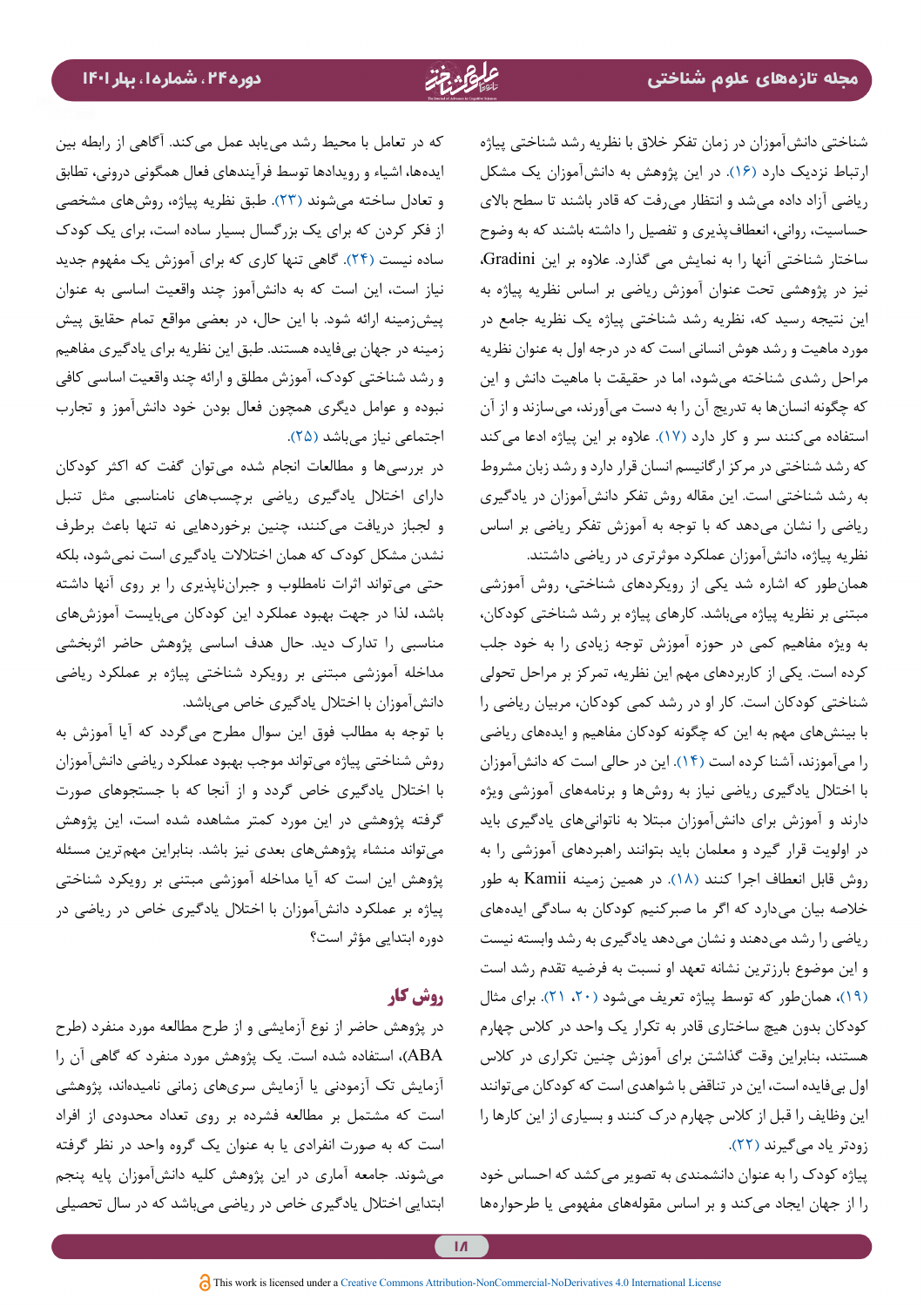۱۳۹8-۱۳۹9 در مدارس عادی نواحی ششگانه آموزش و پرورش شهر اصفهان مشغول به تحصیل بودند. روش نمونهگیری در این پژوهش نمونهگیری هدفمند بود. در این روش نمونهگیری، هدف، انتخاب افرادی است که درک عمیقی از موضوع مورد مطالعه برای پژوهشگر فراهم نمایند )[۲۶](#page-15-12)(. برای نمونهگیری، نخست به کمک مصاحبه با معلمان، دانشآموزانی که پیشبینی میشد دارای اختالل یادگیری خاص در ریاضی باشند، مشخص شدند و سپس برای تشخیص دقیقتر، آزمون تشخیصی KeyMath اجرا شد و در نهایت ۳ نفر از دانشآموزانی که مالکهای ورود به پژوهش را داشتند، انتخاب شدند. مالکهای ورود در این پژوهش عبارت بود از: دانشآموز پایه پنجم دبستان، هوش متوسط یا باالتر از متوسط با اجرای ماتریسهای پیشرونده ریون )فرم کودکان)، عدم نقص بینایی و شنوایی، عدم پریشانی عاطفی\_رفتاری به تشخیص روانشناس بالینی و روانپزشک، عملکرد ضعیف در آزمون ایران KeyMath. نداشتن سایر اختاللهای همراه. همچنین مالکهای خروج از پژوهش عبارت بودند از: غیبت بیش از دو جلسه دانشآموزان در جلسات آموزشی، ابتالی کودک به بیماری خاصی در طی دوره مداخله، وجود مشکالت و اختالالتی که روند مداخله را تحت تاثیر قرار دهد. ویژگیهای آزمودنیها بدین شرح بودند:

ا. ع. ۱۱ ساله، دانشآموز کالس پنجم ابتدایی. فرزند اول خانواده است، برادر و خواهری ندارد. شغل پدر او آزاد و مادرش خانهدار است. هر دو دارای تحصیالت دیپلم هستند. بررسی پرونده تحصیلی ا. ع نشان میدهد که او از کالس اول ابتدایی در ریاضیات با مشکل مواجه بوده است اما در سایر دروس دشواری خاصی نداشته است. ا به خاطر شکستهای پی در پی و ناتوانی در یادگیری ریاضیات اعتماد به نفس خود را از دست داده است و هنگامی که توسط معلم برای حل مسائل به پای تخته میرود، کامال دستپاچه میشود و دلهره و تشویش در صورت او نمایان میشود. ا. ع از نظر حواس مختلف، به ویژه بینایی و شنوایی و نیز هماهنگیهای حرکتی، طبیعی است. بررسیهای روانسنجی نشان میدهد که او از نظر هوش عمومی، طبیعی و از غلبه طرفی مغز برخوردار است. همچنین با سایر دانشآموزان رابطه گرم و صمیمی چه در ساعت کالس و چه در زنگ تفریح برقرار میکند.

ش. ر. ۱۰ ساله کالس پنجم ابتدایی. فرزند دوم خانواده است و تنها یک خواهر دارد. پدرش کارشناس ارشد، کارمند و مادرش، کارشناس و خانهدار است. معلم او که نسبت به امر تدریس بسیار عالقهمند و نازکبین میباشد؛ متوجه میشود که ش با وجود این که در کالس پنجم است ولی از نظر ریاضیات بسیار ضعیف است و در زمینه حل مسئله و شمارش و همچنین تشخیص اشکال هندسی با مشکالت

زیادی مواجه است. بررسی پرونده تحصیلی وی نشان میدهد که او در پایه دوم مردود شده ولی هماکنون در سایر دروس (به غیر از خواندن) با مشکل خاصی مواجه نیست، از نظر حواس مختلف، هوش عمومی طبیعی به نظر میرسد و از غلبه طرفی مغز برخوردار است.

ع. ر. ۱۱ ساله دانشآموز کالس پنجم ابتدایی. تنها فرزند خانواده است. پدرش کارمند و مادرش پرستار است. طبق گزارشات معلم و همچنین بررسی پرونده تحصیلی وی، در ریاضی و خواندن نسبتا ضعیف است و در دروس دیگر مشکل خاصی ندارد. او در پرسش کالمی به سرعت (بدون فکر کردن) به سؤالات پاسخ میدهد و گاهی در امتحان سوالات را جا میاندازد. ع در درس ریاضی به خصوص محاسبات عددی و اشکال هندسی و کسر و اعشار ناتوان است، همچنین او در تمرکز کردن و در توجه به جزییات مشکل دارد و در اثر کمتوجهی مرتبا دچار اشتباه میشود. ع علاقه خاصی به موسیقی (به خصوص نواختن گیتار) دارد. بررسیهای صورت گرفته حاکی از سالمت بینایی و شنوایی و همچنین هماهنگی چشم و دست میباشد. او از نظر هوش عمومی نیز کامال طبیعی است.

# **ابزار**

**ماتریسهاي پیشرونده ریون فرم کودکان:** این آزمون برای سنجش رشد ذهنی در سال ۱۹۳۸ توسط ریون ساخته شده است. شامل ۳۶ نماد تصویری با ماتریسهای پیشرو میباشد. فرم دوم )سیاه و سفید) این آزمون برای سنجش هوش در سنین ۵ تا ۶۵ مناسب است. ولی بهترین کاربرد را بین سنین ۹ تا ۱۸ سال دارد. در ضمن این آزمون ناوابسته به فرهنگ است و در ایران نيز توسط رحمانی هنجاریابی شده است [\)۲۷\(](#page-15-13). روایی این آزمون در همبستگی با تست هوش وکسلر برابر با ۰/۸۶ گزارش شده است و پایایی آن در پژوهشهای متعدد بین ۰/۸۳ تا ۰/۹۳ به دست آمده است )[۲۸](#page-15-14)(.

**آزمون تشخیصی استاندارد KeyMath:** این آزمون را Connolly تهیه و هنجاریابی کرده است [\)۲۹](#page-15-15)(. این مقیاس کاربرد زیادی در شناسایی دانشآموزان دارای اختالالت یادگیری ریاضی دارد. همچنین به منظور تعیین تواناییها و ضعفهای دانشآموزان در حوزههای مختلف ریاضی، نشان دادن تاثیرات آموزش ریاضی در یک برنامه ترمیمی یا ویژه، سنجش آمادگی دانشآموزان برای آغاز آموزش درس ریاضی و ارائه اطالعات دقیق و کافی به معلمان برای برنامهریزی و آموزش مورد توجه قرار گرفته است )[۳۰\(](#page-15-16). در این آزمون عملکرد کلی فرد به سه حوزه تقسیم میشود که عبارتند از: -۱ حوزه مفاهیم اساسی که از ۳ آزمون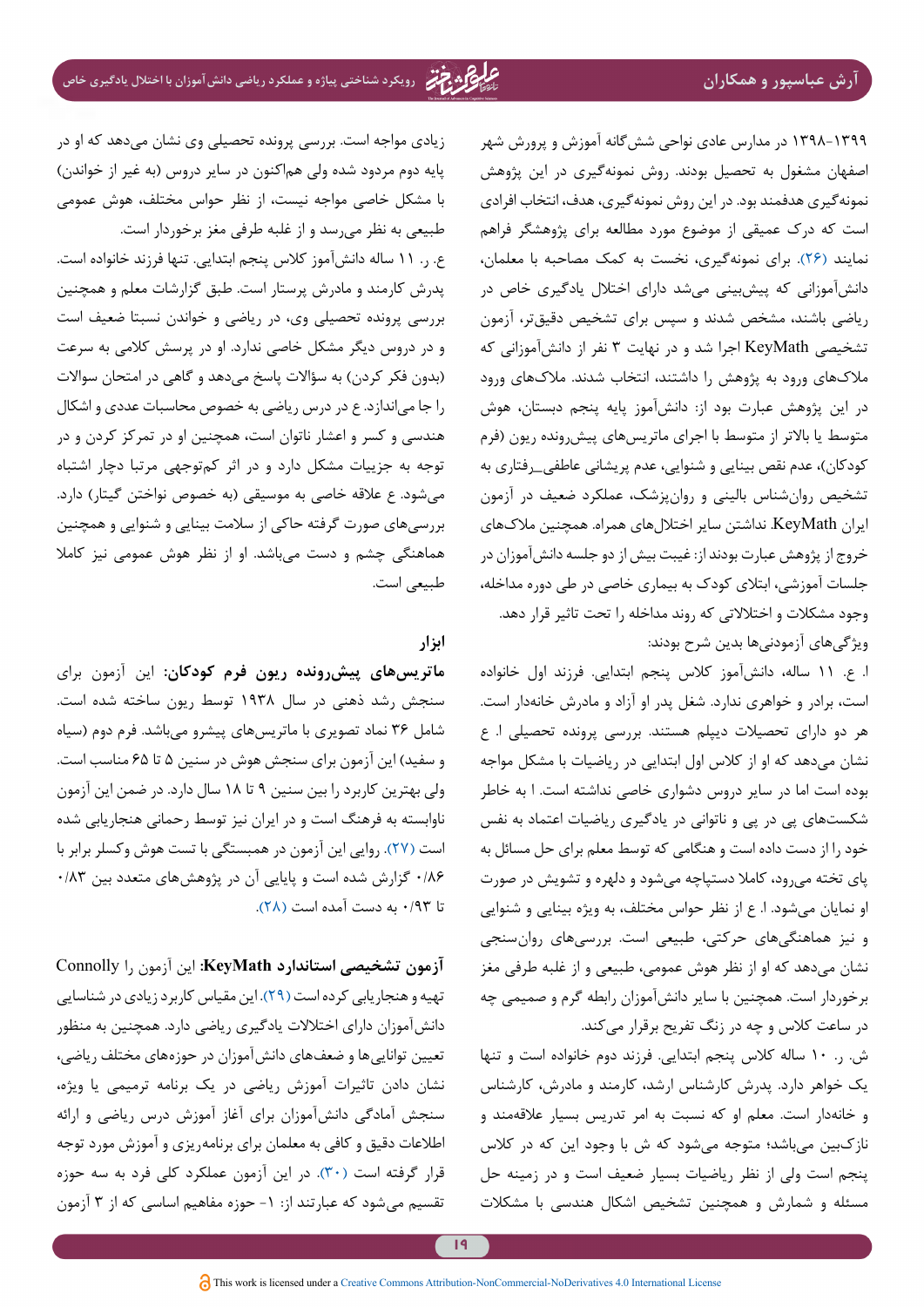**روش اجرا**

کودک اجرا گردید.

فعالیت متفاوت است.

پیش از انجام مداخله هر سه آزمودنی به مدت ۴ جلسه مورد مشاهده قرار گرفتند و آزمون تشخیصی استاندارد KeyMath و آزمون غیر رسمی عملکرد ریاضی بر روی هر کودک اجرا گردید و در مدت اين ۴ جلسه هیچگونه مداخلهای جهت بهبود عملکرد ریاضی کودکان صورت نگرفت؛ بدین ترتیب خط پایه آنها مشخص گردید. پس از ۴ جلسه خط پایه، بسته آموزشی مبتنی بر رویکرد شناختی پیاژه به طور انفرادی برای هر شرکتکننده اجرا شد. مداخله شامل ۸ جلسه آموزشی، هر هفته یک جلسه که طی آن در هر جلسه، آزمودنی به صورت انفرادی به مدت ۴۵ دقیقه تحت آموزش شناختی قرار میگرفت و آزمون غیر رسمی عملکرد ریاضی توسط هر آزمودنی پاسخ داده میشد. همچنین در ابتدای جلسات مرور جلسه قبل، و در انتهای جلسه ارائه تکلیف برای جلسه بعد ارائه میشد. پس از ۸ جلسه آموزشی، ۱ ماه پس از پایان مداخله، به عنوان موقعیت پیگیری سه جلسه هر کدام به فاصله دو هفته از آخرین جلسه مداخله كودكان مورد مشاهده و ارزيابي قرار گرفتند، در این جلسات نیز مجددا آزمون غیر رسمی عملکرد ریاضی بر روی

بسته آموزشی از کتاب فعالیتهای تشخیصی و یادگیری در ریاضیات برای کودکان: بر اساس پژوهشهای پیاژه نوشته Copeland، ترجمه مصطفی کریمی [\)۳۱\(](#page-15-17) و نیز مقاالت و منابع مرتبط اقتباس شده است و روایی محتوایی و صوری آن نیز توسط متخصصین تایید گردیده است. در بسته آموزشی ۳۲ فعالیت ویژه برای کار با کودکان مورد توجه قرار گرفت. این فعالیتها در چهار حوزه اساسی گروهبندی شدهاند: فضا، عدد، طبقهبندی منطقی و اندازهگیری. گروهبندی کودکان در گروههای سنی مختلف )سطوح سنی( برحسب نحوه عملکرد کودکان در هر

با توجه به این که سه آزمودنی در دامنه سني ۱۰ تا ۱۱ سالگي بودند، برنامههای آموزشی متناسب با سن آنها تدارک و سازماندهی داده شد که شرح جلسات مداخله به طور خالصه در جدول زیر قابل مشاهده است: فرعی شمارش، اعداد گویا و هندسه تشکیل میشود. -۲ حوزه عملیات که از ۵ آزمون فرعی جمع، تفریق، ضرب، تقسیم و محاسبه ذهنی تشکیل می شود. ۳- حوزه کاربرد که از ۵ آزمون فرعی اندازه گیری، زمان و پول، تخمین، تحیل دادهها و حل مسئله تشکیل میشود.

مقیاس ریاضیات KeyMath را محمد اسماعیل پس از ترجمه و انطباق به منظور ارزیابی اختالالت کودکان ۶/۵ تا ۱۲ ساله و برای استفاده در ۱۱ استان کشور )آذربایجان شرقی، اصفهان، تهران، خراسان، خوزستان، سیستان و بلوچستان، کرمان، کرمانشاه، فارس، لرستان و مازندران( با استفاده از یک نمونه ۶۳۹۵ نفری هنجاریابی کرده است. پایایی این آزمون با استفاده از روش آلفای کرونباخ برآورد شده و میزان آن در ۵ پایه ابتدایی بین ۰/۸۰ تا ۰/۸۴ گزارش شده است [\)۳۰](#page-15-16)(. همبستگی این آزمون با آزمون test achievement range Wide) Gastak )محاسبه و ضریب همبستگی حاصل از پایههای اول تا پنجم به تریتب ،۰/۵۷ ،۰/۶۲ ،۰/۶۷ ۰/۵۶ و ۰/۵۵ به دست آمد [\)۲۸](#page-15-14)(. به منظور سنجش توانایی ریاضیات دانشآموزان در پژوهش حاضر از این مقیاس استفاده گردید.

**آزمونهای غیر رسمی ریاضی:** مجموعه آزمونهای غیر رسمی ریاضی (محقق ساخته)، برای سنجش عملکرد تحصیلی ریاضی دانشآموزان پایه پنجم ابتدایی تهیه گردیده است. روایی محتوایی آنها توسط پنج متخصص تایید گردید. هر یک از این آزمونها دارای ۲۵ سوال در حوزههای حساب، شمارش، کسر و اعشار، هندسه و حل مسئله میباشد. جهت محاسبه پایایی، سواالت آزمون روی نمونهای از دانشآموزان که آزمودنیهای مورد مطالعه را شامل نمیشود اجرا شد و پس از آن ضریب پایایی به روش آلفای کرونباخ به دست آمد. آلفای کرونباخ آزمون اول برابر با ،۰/۸۵ آزمون دوم ،۰/۸۲ آزمون سوم ،۰/۸۹ آزمون چهارم ،۰/۸۲ آزمون پنجم ،۰/۷۸ آزمون ششم ،۰/۸۵ آزمون هفتم ،۰/۸۹ آزمون هشتم ،۰/۸۱ آزمون نهم ،۰/۸۵ آزمون دهم ،۰/۷۸ آزمون یازدهم ،۰/۸۲ آزمون دوازدهم ،۰/۸۸ آزمون سیزدهم ،۰/۷۹ آزمون چهاردهم ،۰/۸۴ آزمون پانزدهم ۰/۸۵ و آزمون شانزدهم ۰/۹۲ گزارش گردید.

| شرح جلسات                            | عنوان | حلسات |
|--------------------------------------|-------|-------|
| آموزش تقسیم٬ندی یک خط به قسمتهای جزء | فضا   |       |
| آموزش تجسم اشياء                     | فضا   | ۲     |
| آموزش ضرب اعداد                      | عدد   |       |

جدول .۱ خالصه جلسات آموزش شناختی مبتنی بر رویکرد پیاژه

<u>۳۰</u>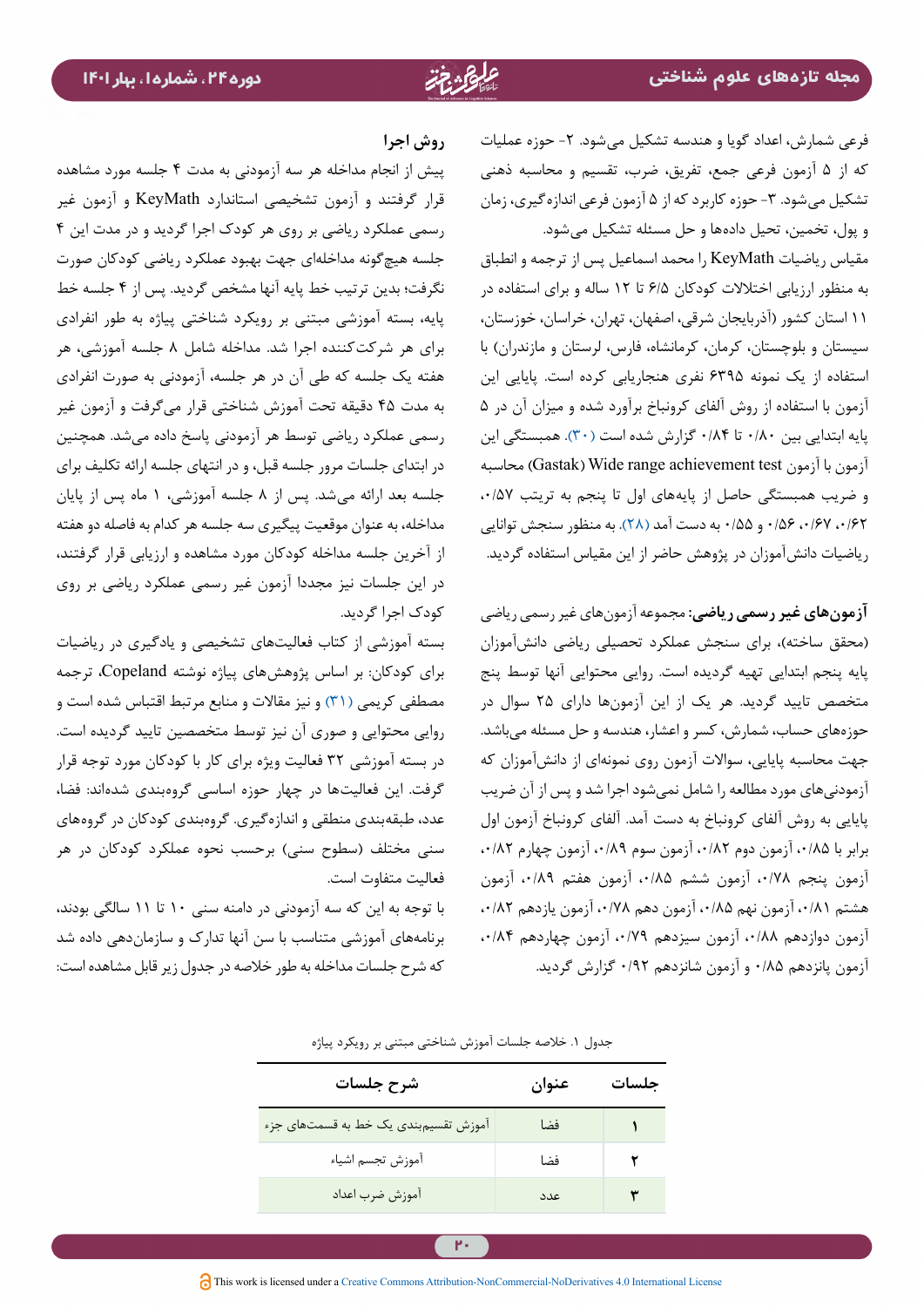ی با با اختلال استبار و همک**اران رویکرد و همکاران و عملکرد و عملکرد ریاضی دانشآموزان با اختلال یادگیری خاص**<br>آرش عباسپور و همکاران

| شرح جلسات                       | عنوان          | جلسات |
|---------------------------------|----------------|-------|
| أموزش مفهوم كسرها               | عدد            | ۴     |
| آموزش طبقه منفرد در محتواي طبقه | طبقهبندى منطقى | ۵     |
| آموزش مجموعه تهى                | طبقهبندى منطقى | ۶     |
| أموزش اندازه گيري سطح           | اندازهگیری     | ٧     |
| أموزش ابقاء و اندازه گیری حجم   | اندازهگیری     | ٨     |

#### **یافتهها**

به منظور خالصه نمودن، نتایج به دست آمده هر یک از جلسات خط پایه، درمان و پیگیری برای آزمودنیها در جداول و نمودارها به شرح ذیل آمده است. بر اساس جدول نمرات عملکرد ریاضی برای هر سه آزمودنی

در موقعیت خط پایه، مداخله و پیگیری مشخص گردید و نمرات عملکرد ریاضی در هر سه آزمودنی با گذشت زمان افزایش یافته است. یافتههای جدول به صورت نمودار دادهها به قرار زیر است (نمودار ۱).



نمودار .۱ نمرات عملکرد ریاضی در موقعيت خط پايه، مداخله و پيگيري براي ۳ آزمودني

یافته است (در جهت هدف مداخله). علاوه بر این میانگین در موقعیت پیگیری (۱۶/۷) نسبت به مداخله (۱۴/۸) افزایش داشته است (در جهت هدف مداخله(. همچنین میانگین PND طبق [جدول 2](#page-10-0) بین موقعیت

<span id="page-9-0"></span>بر اساس نمودار کلی عملکرد آزمودنیها در جلسات مداخله، بررسی دادههای هر ۳ آزمودنی در [جدول 2](#page-10-0) نشان میدهد که میانگین عملکرد ریاضی در موقعیت مداخله (۱۴/۸) نسبت به خط پایه (۱۱/۶) افزایش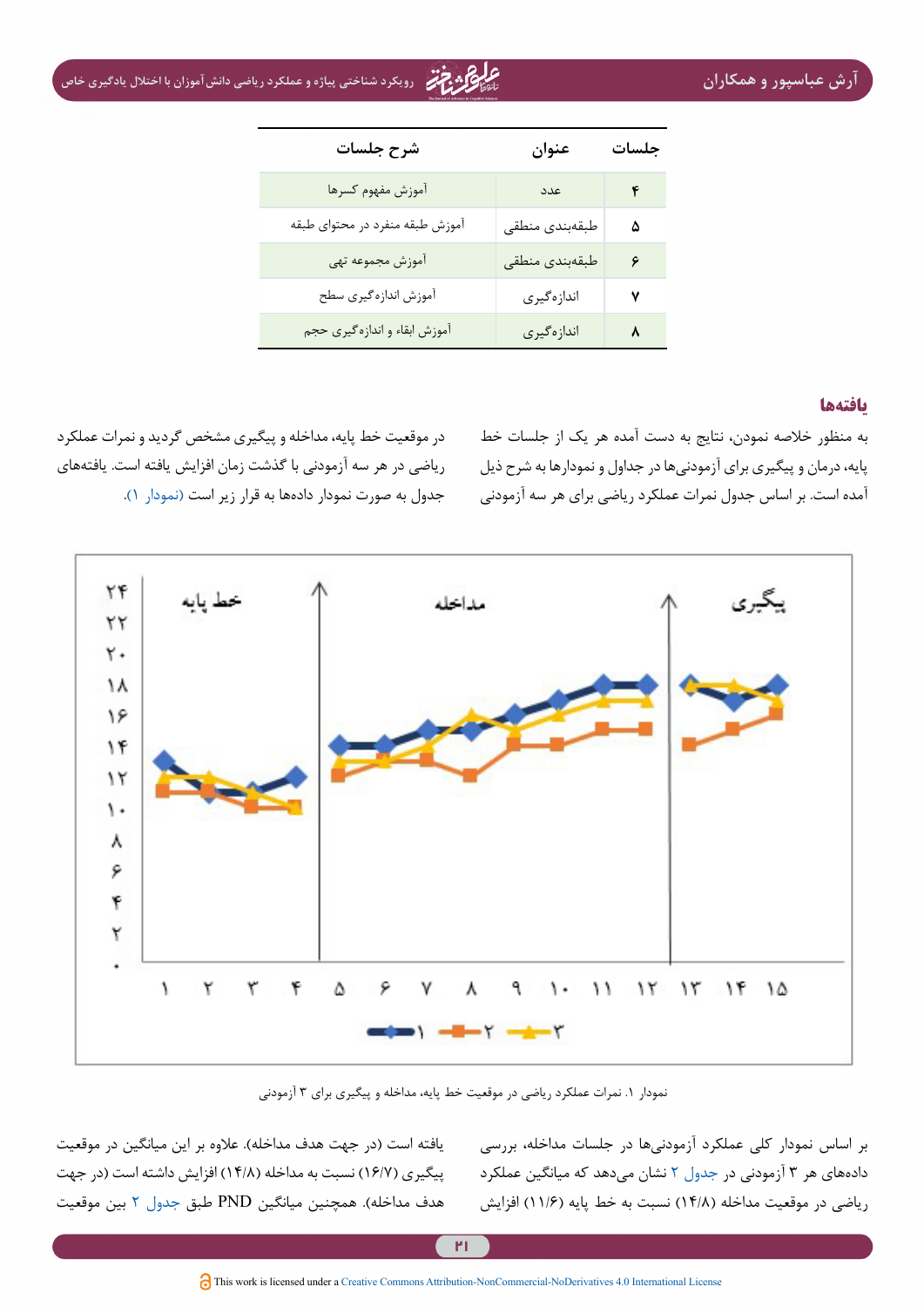<span id="page-10-0"></span>درمان وخط پایه ۱۰۰ درصد و بین موقعیت پیگیری و مداخله ۳۳/۳۳ درصد بوده است. بدین ترتیب نتایج حاصل بیانگر آن است که مداخله آموزشی مبتنی بر رویکرد شناختی پیاژه بر عملکرد ریاضی دانشآموزان

با اختالل یادگیری خاص در دوره ابتدایی مؤثر بوده است و این نتایج تاثیر قابل مالحظه درمان در مرحله مداخله نسبت به خط پایه و کاهش تاثیر درمان در مرحله پیگیری نسبت به مرحله مداخله را نشان میدهند.

|                | <b>POD</b><br><b>PND</b> |                                                 |                | ميانگين موقعيت ميانگين موقعيت ميانگين موقعيت |              |             |                       |
|----------------|--------------------------|-------------------------------------------------|----------------|----------------------------------------------|--------------|-------------|-----------------------|
| $\overline{B}$ | $\overline{A}$           | $\begin{array}{cccc} C & B & C & B \end{array}$ | $\overline{A}$ | پیگیری ©                                     | مداخله (B)   | خط يايه (A) | متغير                 |
|                |                          | $7.99199$ 7. $7.99197$ 7.                       |                | 19/1                                         | $1f/\lambda$ | 11/18       | <b>ً عملکرد ریاضی</b> |

جدول ۲. میانگین عملکرد آزمودنیها در عملکرد ریاضی در موقعیت خط پایه، مداخله و پیگیری

و بین موقعیتی را طبق فرمول تحلیل دیداری نشان میدهد. همانگونه که در [جدول 3](#page-10-1) نشان داده شده است، میانه و میانگین به ترتیب در موقعیت مداخله )۱۵/5-15/8( نسبت به خط پایه )۱۱/۱۱-11/75( افزایش یافته است. همچنین PND بین موقعیت درمان وخط پایه ۱۰۰ درصد و بین موقعیت پیگیری و مداخله ۰ درصد بوده است که نشاندهنده تاثیر قابل مالحظه درمان در مرحله مداخله نسبت به خط پایه و کاهش تاثیر درمان در مرحله پیگیری نسبت به مرحله مداخله است.

<span id="page-10-1"></span>در مورد تأثیر مداخله آموزشی مبتنی بر رویکرد شناختی پیاژه بر عملکرد ریاضی دانشآموزان با اختالل یادگیری خاص در دوره ابتدایی، بررسی دادههای آزمودنی اول بیانگر اين است که در موقعیت خط پایه، دادهها روند نزولی با ثبات داشته و در موقعیت مداخله این روند به روند صعودی باثبات (در جهت هدف مداخله) تغییر یافته است. تغییرسطح نسبی در موقعیت خط پایه نشان دهنده نزول و در موقعیت مداخله نشان از صعود و بهبود است. تغییرسطح نسبی در موقعیت پیگیری دارای شیب صفر است. جدول ۳، نتایج تحلیل دیداری درون موقعیتی

| بين موقعيتها       | درون موقعيتى      |                                              |                   |                                                           |
|--------------------|-------------------|----------------------------------------------|-------------------|-----------------------------------------------------------|
| B<br>$\mathbf{A}$  | مقايسه موقعيت     | B                                            | $\mathbf{A}$      | توالى موقعيتها                                            |
|                    | تغييرات روند      | ٨                                            | ۴                 | طول موقعيتها                                              |
| صعودي به نزولي     | تغيير جهت         |                                              |                   | سطح                                                       |
| مثبت/افزايشي       | اثر وابسته به هدف | 10/2                                         | $11/\Delta$       | ميانه                                                     |
| با ثبات به با ثبات | تغيير ثبات        | $10/\lambda$                                 | 11/Y <sub>0</sub> | ميانگين                                                   |
|                    | تغییر در سطح      | $\lambda f - \lambda \lambda$                | $11 - 17$         | دامنه تغييرات                                             |
| ۱۱/۵ به ۱۴/۵       | تغيير نسبى        | با ثبات                                      | با ثبات           | دامنه تغييرات محفظه<br>ثبات<br>۲۵ درصد از میانه هر موقعیت |
| ۱۲ به ۱۴           | تغيير مطلق        |                                              |                   | تغيير سطح                                                 |
| ١١/٥ به ١٥/٥       | تغيير ميانه       | $\Delta/\Delta - 1$ $\mathsf{f}/1\mathsf{V}$ | $0 - 11/17$       | تغيير نسبى                                                |

جدول ۳. متغيرهاي تحليل ديداري درون موقعيتي و بين موقعيتي (خط پايه و مداخله) براي آزمودني شماره ۱

This work is licensed under a Creative Commons Attribution-NonCommercial-NoDerivatives 4.0 International License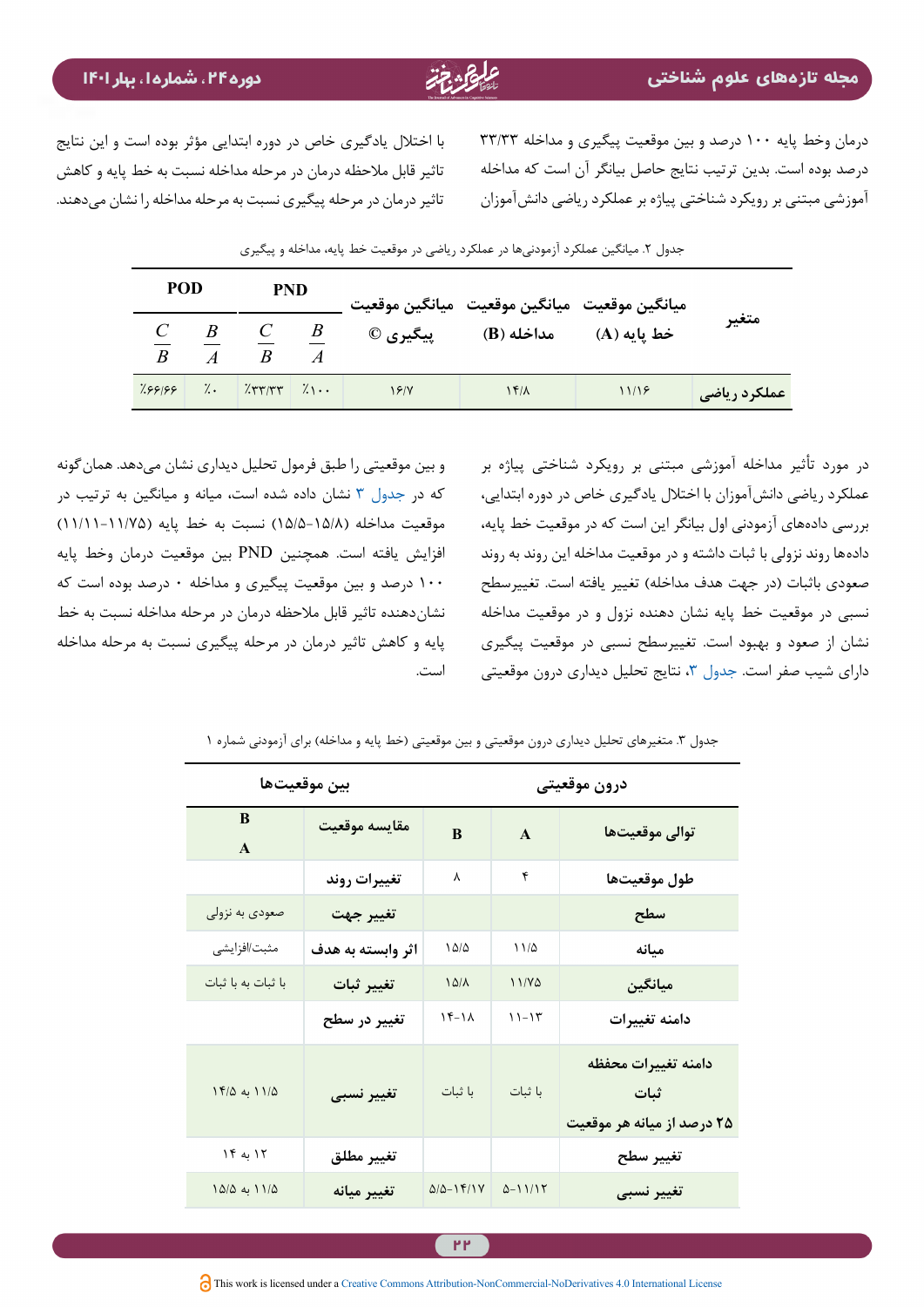| بين موقعيتها  |               | درون موقعيتى |         |                 |
|---------------|---------------|--------------|---------|-----------------|
| ۱۱/۷۵ به ۱۵/۸ | تغيير ميانگين | $15-1V$      | $15-15$ | تغيير مطلق      |
|               | همپوشی دادهها |              |         | روند            |
| ۱۰۰ درصد      | <b>PND</b>    | صعودى        | نزولى   | جهت             |
| ۰ درصد        | POD           | با ثبات      | با ثبات | ثبات            |
|               |               | خير          | خير     | مسیرهای چندگانه |

مداخله )۱۳/5-13/۵( نسبت به خط پایه )۱۰/5-10/۵( افزایش یافته است. همچنین PND طبق بین موقعیت درمان و خط پایه ۱۰۰ درصد و بین موقعیت پیگیری و مداخله ۳۳/۳۳ درصد بوده است که نشاندهنده تاثیر قابل مالحظه درمان در مرحله مداخله نسبت به خط پایه و کاهش تاثیر درمان در مرحله پیگیری نسبت به مرحله مداخله است. <span id="page-11-0"></span>دادههای آزمودنی دوم در موقعیت خط پایه دارای روندی نزولی و با ثبات میباشد که با آغاز مداخله به روند صعودی (در جهت هدف مداخله) تغییر یافته است. [جدول ،4](#page-11-0) نتایج تحلیل دیداری درون موقعیتی و بین موقعیتی را طبق فرمول تحلیل دیداری نشان میدهد. همانگونه که در [جدول 4](#page-11-0) نشان داده شده است، میانه و میانگین به ترتیب در موقعیت

جدول ۴. متغيرهاي تحليل ديداري درون موقعيتي و بين موقعيتي (خط پايه و مداخله) براي آزمودني شماره ۲

| بين موقعيتها        | درون موقعيتي         |              |                         |                                                                |
|---------------------|----------------------|--------------|-------------------------|----------------------------------------------------------------|
| B<br>$\mathbf{A}$   | مقايسه موقعيت        | B            | $\mathbf{A}$            | توالى موقعيتها                                                 |
|                     | تغييرات روند         | γ            | ۴                       | طول موقعيتها                                                   |
| صعودي به نزولي      | تغيير جهت            |              |                         | سطح                                                            |
| مثبت/افزايشى        | اثر وابسته به هدف    | 17/2         | 1.4                     | ميانه                                                          |
| با ثبات به با ثبات  | تغيير ثبات           | 17/0         | 1.10                    | ميانگين                                                        |
|                     | تغییر در سطح         | $15 - 10$    | $\left( -1\right)$      | دامنه تغييرات                                                  |
| ١٢/٥ به ١٢/٥        | تغيير نسبي           | با ثبات      | با ثبات                 | دامنه تغييرات محفظه<br>۔<br>ثبات<br>۲۵ درصد از میانه هر موقعیت |
| ۱۰ به ۱۲            | تغيير مطلق           |              |                         | تغيير سطح                                                      |
| $17/\Delta$ به ۱۰/۵ | تغيير ميانه          | $Q/Q - YY/Y$ | $1 - 11$                | تغيير نسبى                                                     |
| $17/\Delta$ به ۱۰/۵ | تغيير ميانگين        | $15 - 10$    | $\lambda$ + - $\lambda$ | تغيير مطلق                                                     |
|                     | همپوشی دادهها        |              |                         | روند                                                           |
| ۱۰۰ درصد            | <b>PND</b>           | صعودى        | نزولى                   | جهت                                                            |
|                     | ۰ درصد<br><b>POD</b> | با ثبات      | با ثبات                 | ثبات                                                           |
|                     |                      | خير          | خير                     | مسیرهای چندگانه                                                |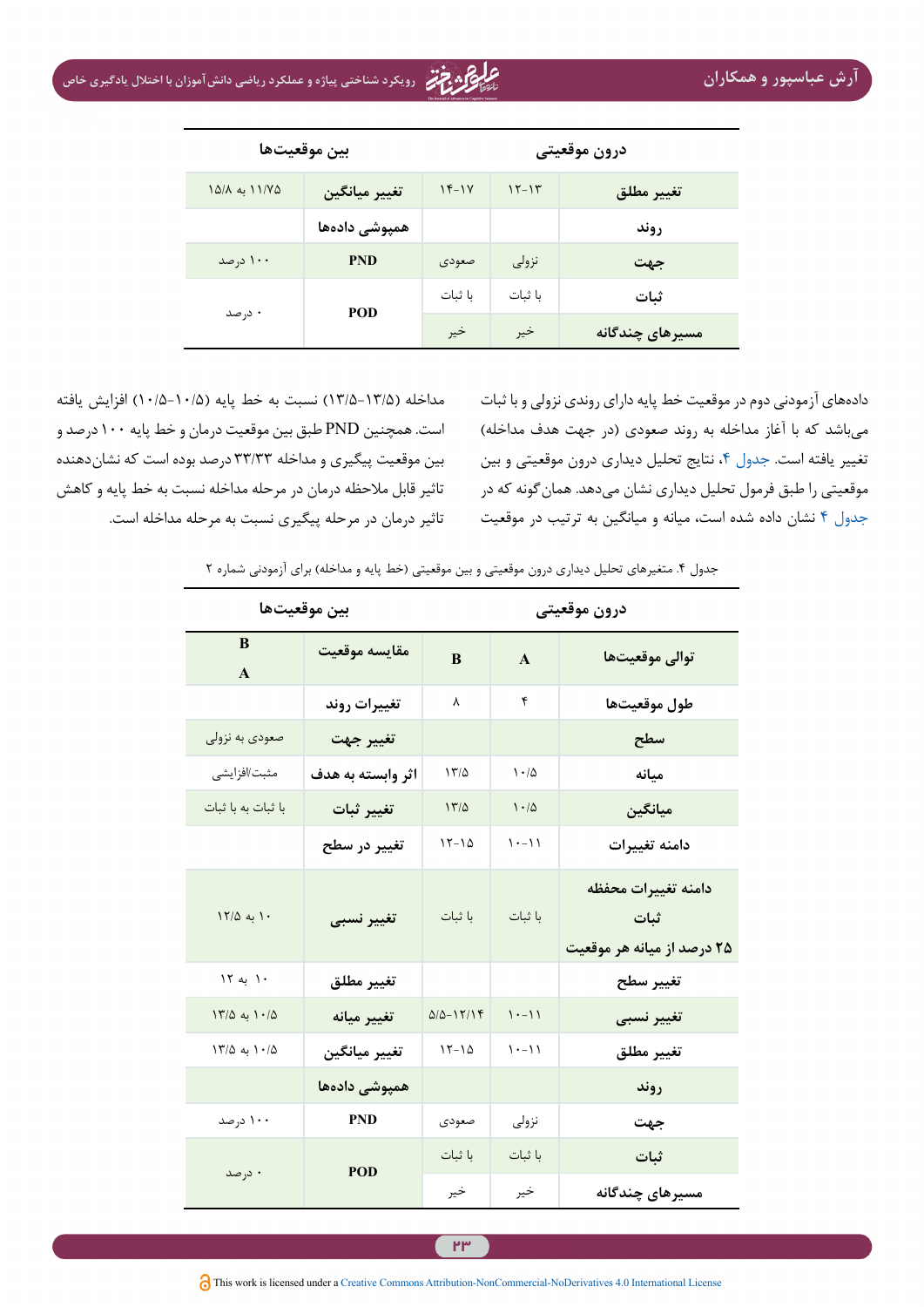بررسی دادههای آزمودنی سوم نیز نشان میدهد که در موقعیت خط پایه، دادهها روند نزولی با ثبات داشته که در موقعیت مداخله این روند به یک روند صعودی (در جهت هدف مداخله) تغییر یافته است. [جدول](#page-12-0) ،[5](#page-12-0) نتایج تحلیل دیداری درون موقعیتی و بین موقعیتی را طبق فرمول تحلیل دیداری نشان میدهد. همانگونه که در [جدول 5](#page-12-0) نشان داده شده است، میانه و میانگین به ترتیب در

موقعیت مداخله )۱۵/1-15/۵( نسبت به خط پایه )۱۱/25-11/۵( افزایش یافته است. همچنین PND بین موقعیت درمان و خط پایه ۱۰۰ درصد و بین موقعیت پیگیری و مداخله ۶۶/۶۶ درصد بوده است که نشاندهنده تاثیر قابل مالحظه درمان در مرحله مداخله نسبت به خط پایه و کاهش تاثیر درمان در مرحله پیگیری نسبت به مرحله مداخله است.

| بين موقعيتها       | درون موقعيتى      |                  |              |                                                           |
|--------------------|-------------------|------------------|--------------|-----------------------------------------------------------|
| B<br>$\mathbf{A}$  | مقايسه موقعيت     | B                | $\mathbf{A}$ | توالى موقعيتها                                            |
|                    | تغييرات روند      | ٨                | ۴            | طول موقعيتها                                              |
| صعودي به نزولي     | تغيير جهت         |                  |              | سطح                                                       |
| مثبت/افزايشي       | اثر وابسته به هدف | $1\Delta/\Delta$ | 11/2         | ميانه                                                     |
| با ثبات به با ثبات | تغيير ثبات        | 10/1             | 11/50        | ميانگين                                                   |
|                    | تغییر در سطح      | $15 - 14$        | $1 - 17$     | دامنه تغييرات                                             |
| ۱۰/۵ به ۱۳/۵       | تغيير نسبى        | با ثبات          | با ثبات      | دامنه تغييرات محفظه<br>ثبات<br>۲۵ درصد از میانه هر موقعیت |
| ۱۲ به ۱۳           | تغيير مطلق        |                  |              | تغيير سطح                                                 |
| ١١/٥ به ١٥/٥       | تغيير ميانه       | $Q/Q - Y''/Y$    | $1 - 17$     | تغيير نسبى                                                |
| ۱۱/۲۵ به ۱۵/۱      | تغيير ميانگين     | $15 - 14$        | $1 - 17$     | تغيير مطلق                                                |
|                    | همپوشی دادهها     |                  |              | روند                                                      |
| ۱۰۰ درصد           | <b>PND</b>        | صعودى            | نزولي        | جهت                                                       |
|                    | POD               | با ثبات          | با ثبات      | ثبات                                                      |
| ۰ درصد             |                   | خير              | خير          | مسیرهای چندگانه                                           |

جدول ۵. متغيرهاي تحليل ديداري درون موقعيتي و بين موقعيتي (خط پايه و مداخله) براي آزمودني شماره ۳

#### <span id="page-12-0"></span>**بحث**

به طور مستقیم در راستای پژوهش حاضر انجام نگرفته است، با این حال یافتههای این مطالعه با پژوهشهای غباری بناب و همکاران [\)۱۰\(](#page-14-9)، احمدی و عبدالملکی [\)۱۱\(](#page-14-10)، Maurya و Khan( [۱۲\)](#page-14-11)، May و Ahmad( [۳۲\)](#page-15-20)، Vintere( [۳۳](#page-15-19))، Olivier و Arlette( [۳۴](#page-15-18) [\)](#page-15-18)و Lemoyne و Favreau( [۳۵\)](#page-15-21)، همسو و همخوان است. در تبیین نتايج پژوهش میتوان گفت که آموزش به روش پیاژه موجب بهبود توانمندی شناختی کودکان در طی دورههای رشدی میگردد و این توانمندی

پژوهش با هدف بررسي تعیین میزان اثربخشی مداخله آموزشی مبتنی بر رویکرد شناختی پیاژه بر عملکرد ریاضی دانش آموزان با اختالل یادگیری خاص در دوره ابتدایی در شهر اصفهان انجام گرفت. نتایج حاصل از تحلیل نمودار دادهها بیانگر آن بود که آموزش شناختی مبتنی بر رویکرد پیاژه به صورت قابل توجهی، عملکرد ریاضی دانشآموزان دارای اختالل یادگیری ریاضی را افزایش داده است. اگر چه پژوهشی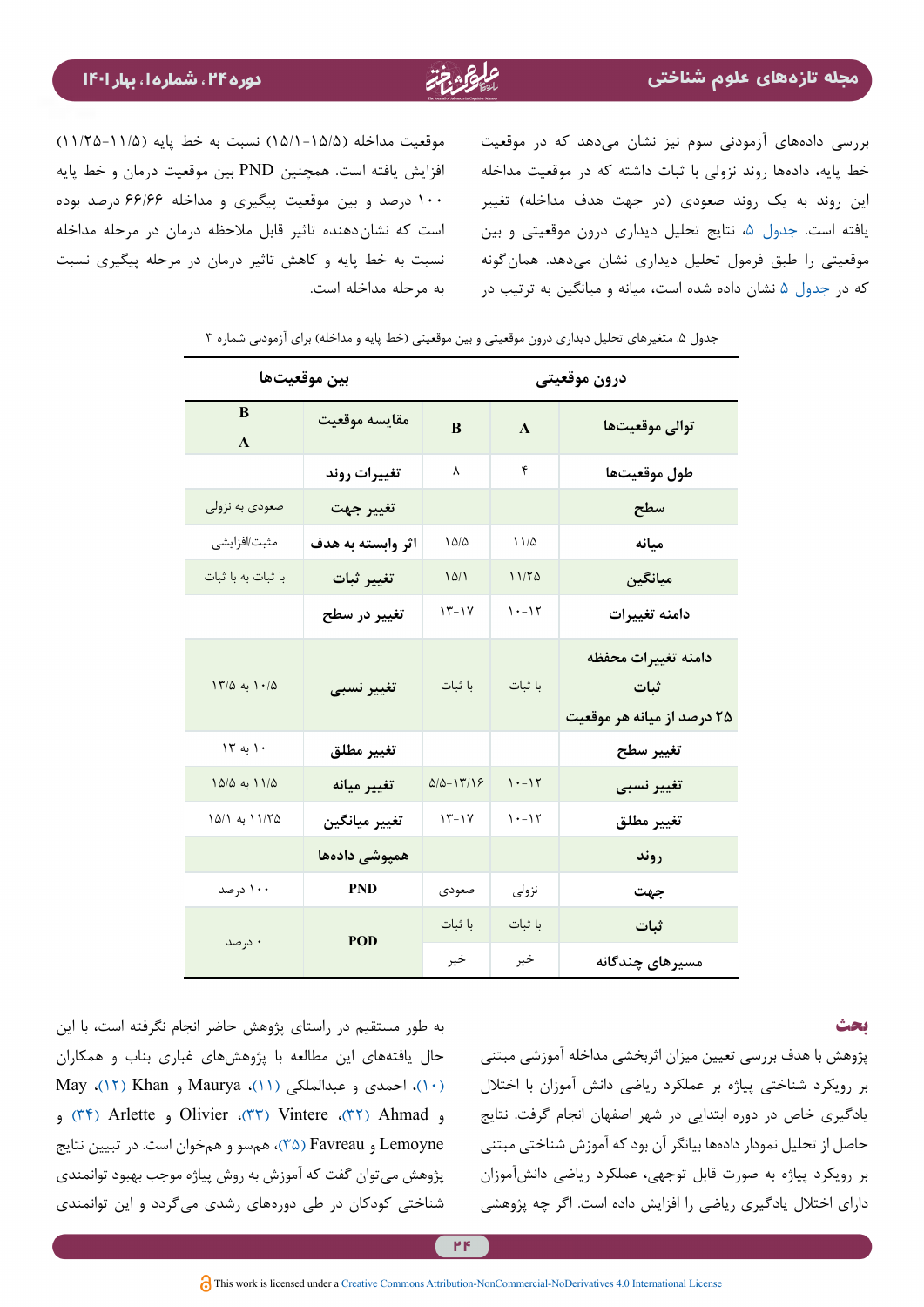شناختی به ساخت شناختی و تفکر مفهومی کودکان منجر شده و باعث انعطافپذیری شناختی و دستیابی به روشهای بهتر برای یادگیری ریاضی میشود. همانطور که آموزش فهم عدد به دانشآموزان موجب کاهش مشکالت ریاضی دانشآموزان شده و عملکرد دانشآموزان در فهم و عملیات ریاضی را بهبود بخشیده است [\)۱۰](#page-14-9)(. فهم عدد از جمله مفاهیمی است که بر مبنای نظریه پیاژه به صورت ملموس و قابل درک به دانشآموزان آموزش داده میشود و در همین راستا Lemoyne و Favreau، در پژوهشی به این نتیجه رسیدند که مفهوم رشد عددی پیاژه با یادگیری ریاضیات ارتباط دارد )[۳۵](#page-15-21)(. با توجه به نتایج پژوهشها میتوان گفت منطبق با نظریه پیاژه تفکر عملیاتی در راهبردهای عددی کودکان مؤثر است و بینش جالبی را در رابطه بین ساختارهای منطقی و عددی فراهم میآورد که به ما امکان میدهند برخی از سطوح را در درک عملیات جمع و تفریق شناسایی کنیم.

همچنین میتوان گفت عامل دیگری که موجب اثرگذاری آموزش به روش پیاژه میباشد این است که در آموزش مبتنی بر دیدگاه پیاژه دانشآموزان در فرآیند یادگیری فعال هستند و یادگیری بر اساس ساخت شناختی آنان شکل میگیرد، به عبارتی هر دانشآموزی خود را با توانایی خویش مقایسه میکند و معلم صرفا یک راهنما بوده و وسیله انتقال اطالعات نیست. بنابراین هر دانشآموزی با توجه به تجربه خود یاد میگیرد و درصدد رفع نقاط ضعف خود بر میآید و این میتواند عاملی در جهت ارتقای تحصیلی آنان باشد )[۱۱\(](#page-14-10). در توضیح این مهم میتوان به رویکرد ساختارگرایی اشاره کرد، رویکرد ساختارگرایی مبتنی بر این ایده است که دانش هرگز نمیتواند از یک شخص به شخص دیگری منتقل شود. تنها راه کسب دانش ایجاد یا ساخت آن است. رویکرد ساختارگرایی منطبق بر اصول نظریه پیاژه میباشد و نقش معلم در فرآیند آموزش تغییر میکند و خود دانشآموزان نقش فعال را دارند. این رویکرد اساسا فرآیند تدریس و یادگیری ریاضی را تغییر میدهد و آن را با زندگی روزمره مرتبط میسازد و به جای فرمولهای انتزاعی از روشهای خالقانه برای حل مسائل ریاضی استفاده میکند [\)۳۳](#page-15-19)(. تا جایی که فرآیند یاددهی و یادگیری بر اساس نظریه پیاژه موجب ارائه اطالعات مفید، درک بهتر، معنا بخشی به مفاهیم، تمرین مهارتهای شناختی و در نتیجه موجب افزایش مهارتهای اجتماعی در کودکان میشود [\)۱۲](#page-14-11)(.

عالوه بر این May و Ahmad، نیز در پژوهشی تحت عنوان نیمرخ نظریهها و مدلها در مطالعه حسابنارسایی، به این نتیجه رسیدند که اختالل یادگیری در ریاضی نوعی ناتوانی یادگیری است که بر موفقیت تحصیلی، روابط اجتماعی و حتی سبک زندگی فرد تاثیر میگذارد. در این مقاله نظریه رشد شناختی پیاژه توضیح داده میشود و این که

دانشآموزان در رشد شناختی تفاوتهای فردی دارند و نظریه شناختی پیاژه در حمایت از تقویت عملکرد دانش آموزان با اختالل یادگیری در ریاضی مناسب هست و میتوان با طراحی مدل شناختی مناسب به تقویت عملکرد ریاضی دانشآموزان کمک کرد [\)۳۲\(](#page-15-20). و گزارش پژوهشی Olivier و Arlette( [۳۴\)](#page-15-18)، نیز در حفظ عدد در کودکان پیشدبستانی نشان میدهد که تغییر شناختی در کودکان با کمکهای عصبی از یک شبکه دوجانبه به حفظ توابع عددی و اجرایی کودکان منجر میشود و نظریه پیاژه عاملی موثر و نقطه مرجع اصلی در درک و فهم ریاضی کودکان است. در آموزش شناختی به روش پیاژه، یادگیری، مبتنی بر اکتشاف، آزمایش، بازی و وسایل کاربردی در زندگی روزمره میباشد که این امر مسیر یادگیری مفاهیم درس ریاضی را برای کودکان دارای اختالل یادگیری ریاضی هموار میسازد. نظریه پیاژه پایهای برای پیشرفت نظریههای ساخت گرایی بوده و بر اساس دیدگاه ساختگرایی اگر قرار باشد دانشآموزان ریاضیات را فرا بگیرند، باید این درس برای آنها معنی داشته باشد.

شایان ذکر است که یکی از محدودیتهای پژوهش حاضر تعمیمپذیری کم نتایج آن است. هر چند که طرحهای مورد منفرد نسبت به پژوهشهای تکآزمودنی تعمیمپذیری بیشتری دارد، اما باز هم به دلیل تعداد کم آزمودنیها، مشکل تعمیم نتایج همچنان وجود خواهد داشت. همچنین از محدودیتهای دیگر این پژوهش میتوان به محدوده سنی کودکان اشاره کرد که تعمیم نتایج برای سایر سنین را دشوار میسازد. عدم آمادگی روحی و روانی دانشآموزان به دلیل مشکالت اجتماعی و شرایط ویژه کرونا و همچنین محدوديت زماني، سختي كار با كودكان مبتال به اختالل یادگیری خاص، لزوم هماهنگي و اطالع و اجازه والدين از ديگر محدوديتهاي پژوهش حاضر به شمار میرفت.

# **نتیجهگیری**

اگر چه پژوهش با محدوديتهايي مواجه بوده است اما ميتوان نتيجه گرفت كه مداخله آموزشی مبتنی بر رویکرد شناختی پیاژه بر عملکرد ریاضی دانش آموزان با اختالل یادگیری خاص در دوره ابتدایی موثر بوده است و یافتههای اين پژوهش ميتواند راهگشاي پژوهشهاي بعدي و نيز راهنماي مربيان، معلمان و درمانگران حوزه اختالل یادگیری خاص در ریاضی باشد.

# **مالحظات اخالقی**

## **پیروی از اصول اخالق در پژوهش**

جهت رعایت اصول اخالق پژوهشی، هدف کار به دقت برای تمامی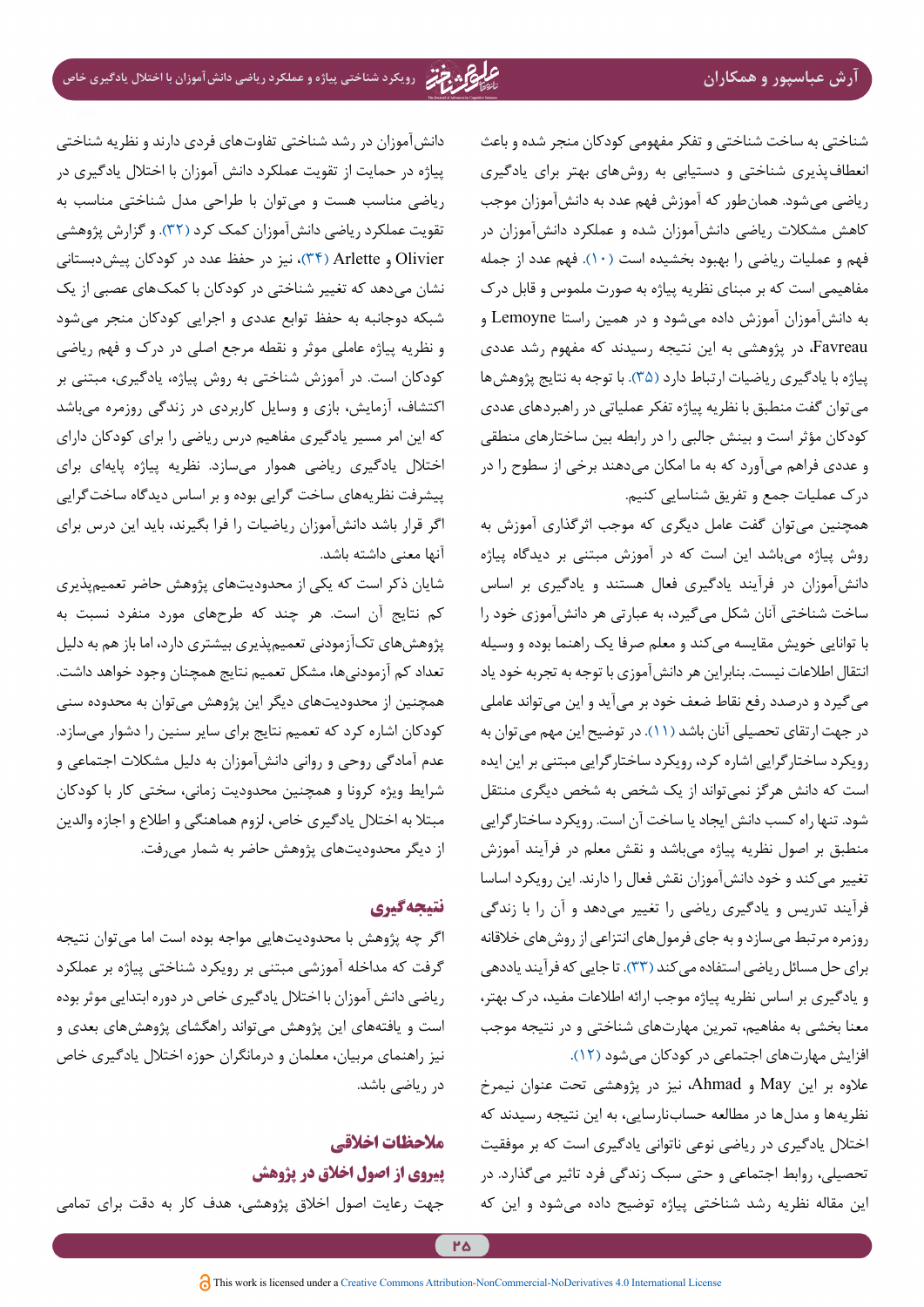مشارکتکنندگان تشریح شد و به آنها اطمینان خاطر داده شد که اطالعاتشان محرمانه خواهد ماند و نیازی به نوشتن نام خود ندارند. لذا همگی افراد حاضر، بر اساس رضایت شخصی در پژوهش شرکت نمودند.

# **مشارکت نویسندگان**

آرش عباسپور )نویسنده اول( در طراحی مطالعه، جمعآوری دادهها، تحلیل دادهها و آمادهسازی متن مقاله مشارکت داشت و ساالر فرامرزی (نویسنده دوم و مسئول)، در نگارش مقاله، بازبینی و اصلاح مقاله نقش داشت. هر دو نویسنده نسخه نهایی مقاله را مطالعه و تایید کردند.

<span id="page-14-7"></span>(reading, writing and math) in elementary students with LD. Journal of Learning Disabilities. 2014;4(1):56-72. (Persian) manesh P, Azadimanesh S. The effect of attention strengthen and 8. Hoseinkhanzadeh A, Shojaee S, Amiri P, Sadeghi S, Azadiperception of sensory-motor training program on mathematical performance of male students with mathematical learning dis-<br>ability. *Biquarterly Journal of Cognitive Strategies in Learning*. 2017;4(7):139-156. (Persian)

<span id="page-14-8"></span>9. Bryant DP. Tier 2 intervention for at-risk first-grade students within a response-to-intervention model of support. School Psychology Review. 2014;43(2):179-184.

<span id="page-14-9"></span>10. Ghobari Bonab B, Nosrati F, Molla Hoseini M, Mazaheri ematics difficulties of first grade students. Journal of Learning MA. The effect of teaching number sense on decreasing math-Disabilities. 2019;8(2):140-166. (Persian)

<span id="page-14-10"></span>11. Ahmadi GH, Abdolmaleki S. Effect of science instruction based on Piaget's view of knowledge, skills and attitudes on fifth grade students in Sanandaj city. Journal of Educational Sciences. 2014;20(2):99-116. (Persian)

<span id="page-14-11"></span>tism spectrum disorder: A Piaget's cognitive developmental 12. Maurya R. Cognitive development in children with auapproach [PhD Dissertation]. New Delhi, India:Jamia Milia Islamia University 2021.

<span id="page-14-12"></span>13. Domingo JG. Cognitive skills achievement in mathematics

### **منابع مالی**

این پژوهش، تحت حمایت مالی هیچ نهادی نبوده و تمام منابع مالی آن توسط نویسندگان تامین شده است.

### **تشکر و قدردانی**

این مقاله بر گرفته از رساله کارشناسی ارشد روانشناسی کودکان با نیازهای خاص دانشگاه اصفهان میباشد. بدینوسیله از کلیه شرکتکنندگان در پژوهش حاضر و خانوادههای دانشآموزان تشکر و قدردانی میگردد.

**تعارض منافع** این مقاله هیچگونه تعارض منافعی برای نویسندگان نداشته است.

#### **References**

<span id="page-14-0"></span>1. Tatsiopoulou P, Porfyri GN, Bonti E, Diakogiannis I. Priorities in the interdisciplinary approach of specific learning disorders  $(SLD)$  in children with type I diabetes mellitus (T1DM). From Theory to Practice. *Brain Sciences*. 2021;11(1):4.

<span id="page-14-1"></span>tween students with and without learning disabilities. Journal sion of affective learning and error-orientated motivation be-2. Basharpoor S, Noori H, Atadokht A, Narimani M. Comperiof Learning Disabilities. 2016;5(3):7-27. (Persian)

<span id="page-14-2"></span>3. Esmail Poor M, Shaker Dioulagh A. The effectiveness of painting teaching on math and non-verbal memory performance of students with mathematic learning disabilities. Journal of Learning Disabilities. 2017;6(4):7-23. (Persian)

<span id="page-14-3"></span>4. Lemer J. Learning disabilities: Theories, diagnosis, and teaching strategies. Boston:Hotlghton Miflin Company;2000. pp. 35-60.

<span id="page-14-4"></span>uation of neurofeedback therapy in children with mathematic 5. Sadjadi SA, Akhondpour Manteghi A, Hashemian P. Evaldisorder in third-grade elementary school. Medical Journal of *Mashhad.* 2014;57(5):719-726. (Persian)

<span id="page-14-5"></span>6. American Psychological Association. Diagnostic and statisti-<br>cal manual of mental disorders. 5th ed. Arlington, VA:American Psychological Association; 2013.

<span id="page-14-6"></span>7. Ariyanpooran S, Amiri Manesh M, Taghvaei D, Haghtalab T. Relationship between self-concept and academic motivation